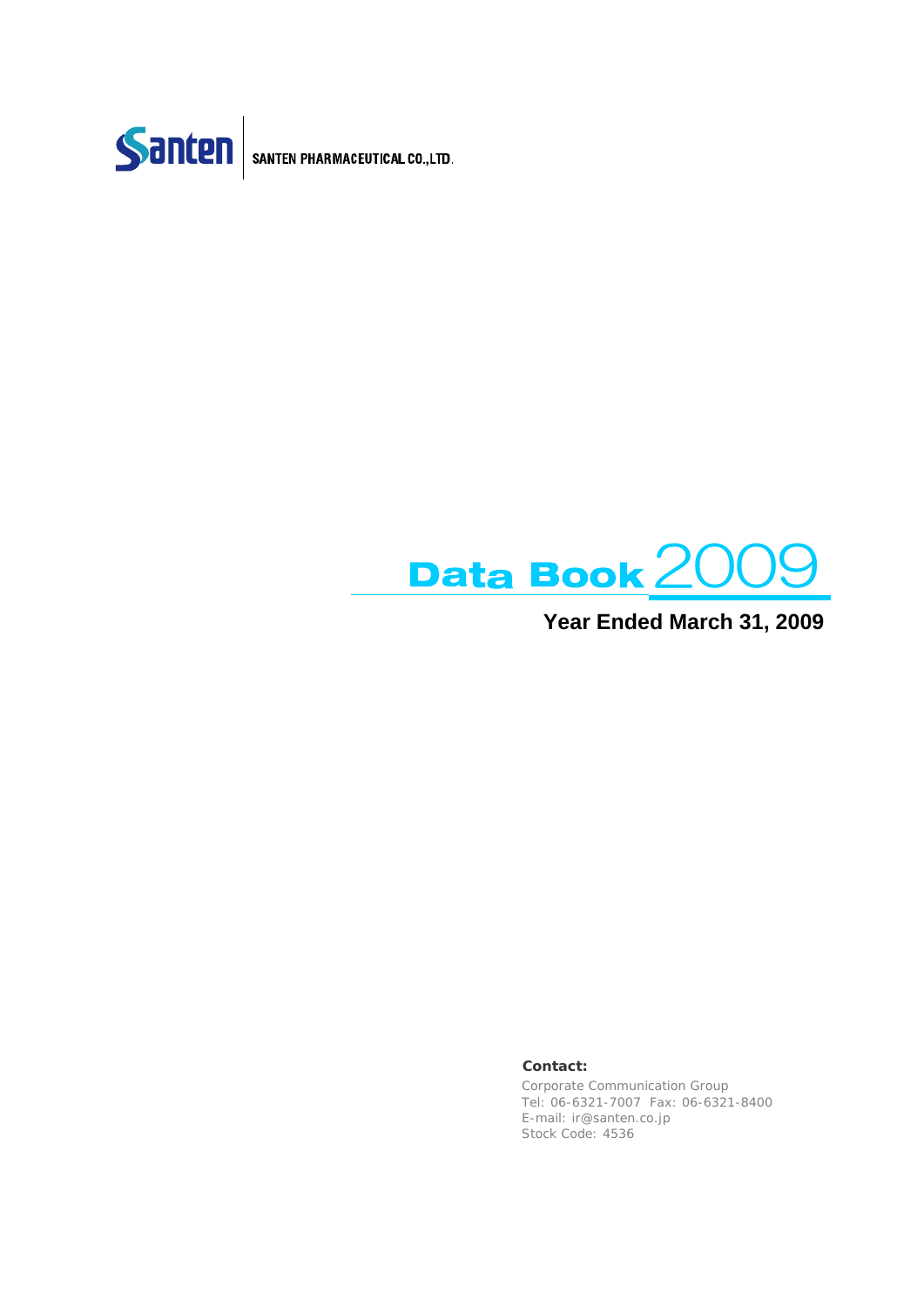

| <b>Financial highlights</b>     |                                                              | $\mathbf{2}$   |
|---------------------------------|--------------------------------------------------------------|----------------|
|                                 | Consolidated financial summary                               | $\overline{2}$ |
|                                 | Consolidated balance sheets summary                          | $\overline{2}$ |
|                                 | Consolidated financial indexes                               | 2              |
|                                 | Consolidated other figures                                   | $\overline{2}$ |
| <b>Consolidated information</b> |                                                              | 4              |
|                                 | Consolidated income statements                               | 4              |
|                                 | Income statements details                                    | 5              |
|                                 | Major Selling, general and administrative expenses           | 5              |
|                                 | Major Non-operating income and expenses                      | 5              |
|                                 | Major Extraordinary gain and loss                            | 5              |
|                                 | Sales details                                                | 6              |
|                                 | Sales of major prescription pharmaceuticals                  | 6              |
|                                 | Sales by division                                            | 8              |
|                                 | Breakdown by geographic segment                              | 9              |
|                                 | Breakdown by geographic segment                              | 9              |
|                                 | ■ Overseas sales                                             | 9              |
|                                 | Consolidated balance sheets                                  | 10             |
|                                 | <b>Assets</b>                                                | 10             |
|                                 | Liabilities and net assets                                   | 11             |
|                                 | Consolidated statements of cash flows                        | 12             |
|                                 | Capital expenditures and number of employees                 | 13             |
|                                 | Capital expenditures                                         | 13             |
|                                 | Depreciation and amortization                                | 13             |
|                                 | Lease expenses                                               | 13             |
|                                 | Number of employees                                          | 13             |
| <b>Reference information</b>    |                                                              | 14             |
|                                 | Research & development                                       | 14             |
|                                 | Pipeline of prescription pharmaceuticals (Clinical studies)  | 14             |
|                                 | Pipeline of prescription pharmaceuticals                     | 15             |
|                                 | (In preparation for clinical trials)                         |                |
|                                 | License out                                                  | 15             |
|                                 | Changes from February 5, 2009                                | 15             |
|                                 | Pharmaceutical market in Japan                               | 16             |
|                                 | Revision of National Health Insurance (NHI) drug prices      | 16             |
|                                 | Major healthcare reforms                                     | 16             |
|                                 | <b>Market shares</b>                                         | 17             |
|                                 | Market shares by therapeutic area - prescription ophthalmics | 17             |
|                                 | Stock information                                            | 18             |
|                                 | Stock price                                                  | 18             |
|                                 | Major shareholders                                           | 18             |
|                                 | Stock option                                                 | 18             |
|                                 | Purchase of Treasury stock                                   | $18\,$         |
|                                 | Breakdown of shareholding by number of shares                | 19             |
|                                 | Breakdown of shareholding by number of shareholders          | 19             |
|                                 | Consolidated subsidiaries                                    | 20             |
|                                 | News releases                                                | 21             |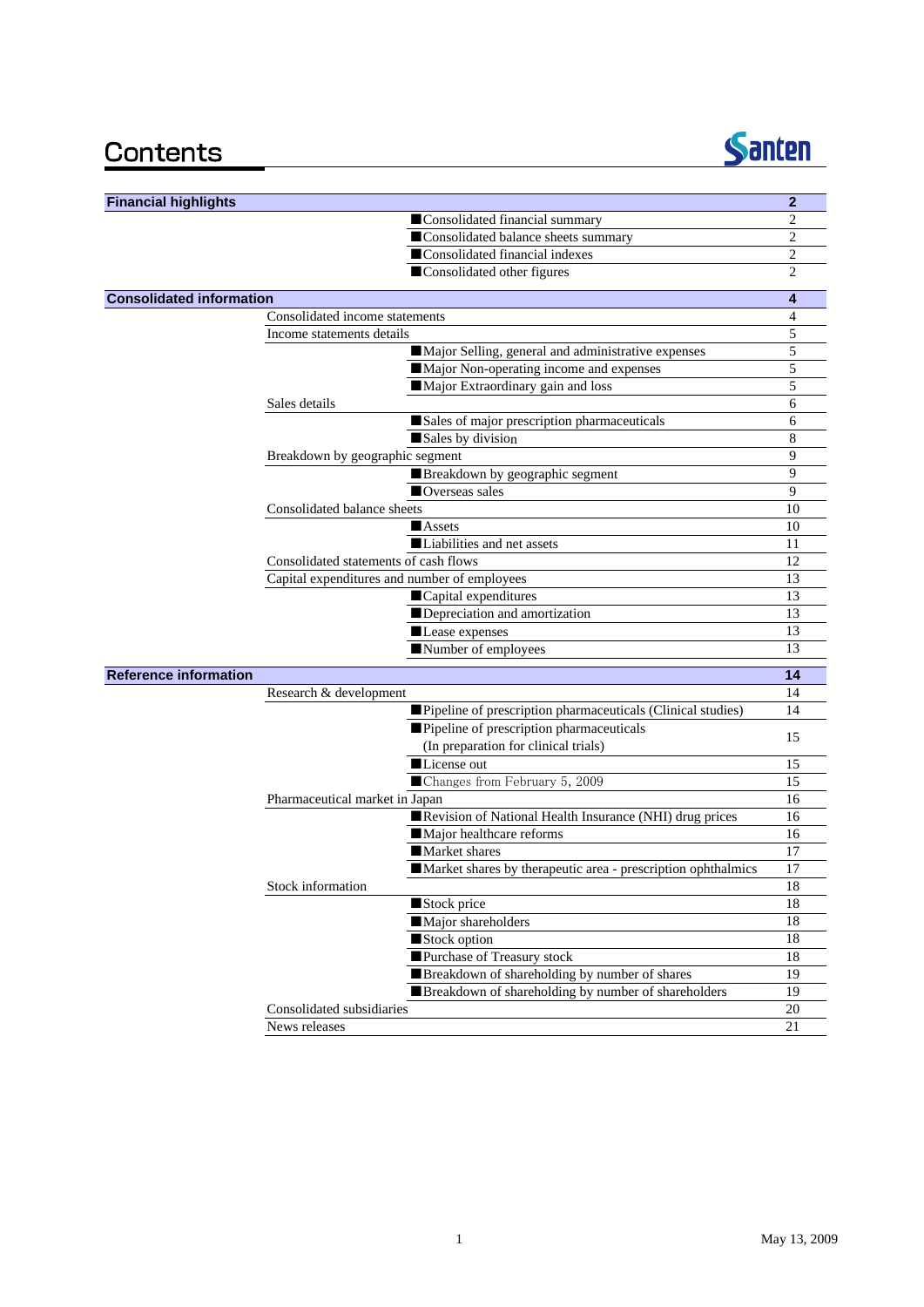# **Financial highlights**

| ■ Consolidated financial summary<br>(Millions of yen) |        |        |         |         |         |                       |                         |                       |  |  |
|-------------------------------------------------------|--------|--------|---------|---------|---------|-----------------------|-------------------------|-----------------------|--|--|
| <b>Year ended March 31</b>                            | 2005   | 2006   | 2007    | 2008    | 2009    | % Change<br>2009/2008 | 2010<br><b>Forecast</b> | % Change<br>2010/2009 |  |  |
| Net sales                                             | 92,696 | 98,397 | 100.485 | 103.394 | 101,618 | $-1.7$                | 111.000                 | 9.2                   |  |  |
| Operating income                                      | 18,982 | 20,995 | 20.412  | 20,370  | 15,494  | $-23.9$               | 25,500                  | 64.6                  |  |  |
| Ordinary income                                       | 18.837 | 21,507 | 20,843  | 20,702  | 15,935  | $-23.0$               | 25,500                  | 60.0                  |  |  |
| Net income                                            | 11.022 | 13,022 | 13.147  | 12.650  | 10,123  | $-20.0$               | 16,000                  | 58.1                  |  |  |
| Dividends per share (yen)                             | 50     | 60     | 65      | 80      | 80      |                       | 80                      |                       |  |  |
| $DOE$ $(\%)$                                          | 4.0    | 4.4    | 4.4     | 5.4     | 5.4     |                       |                         |                       |  |  |

| ■ Consolidated balance sheets summary<br>(Millions of yen) |         |         |         |         |         |                       |  |  |  |
|------------------------------------------------------------|---------|---------|---------|---------|---------|-----------------------|--|--|--|
| <b>Year ended March 31</b>                                 | 2005    | 2006    | 2007    | 2008    | 2009    | % Change<br>2009/2008 |  |  |  |
| Total assets                                               | 139.979 | 150.458 | 159.098 | 156,547 | 151.012 | $-3.5$                |  |  |  |
| Net assets                                                 | 108.239 | 118.637 | 128.645 | 127.118 | 125,368 | $-1.4$                |  |  |  |
| Interest-bearing debts                                     | 6.882   | 5.614   | 5.446   | 5.278   | 655     | $-87.6$               |  |  |  |

#### ■Consolidated financial indexes

| <b>Year ended March 31</b>          | 2005     | 2006     | 2007     | 2008     | 2009     | % Change<br>2009/2008 | 2010<br><b>Forecast</b> | % Change<br>2010/2009 |
|-------------------------------------|----------|----------|----------|----------|----------|-----------------------|-------------------------|-----------------------|
| EPS (yen)                           | 125.85   | 150.26   | 151.58   | 146.15   | 119.08   | $-18.5$               | 188.21                  | 58.1                  |
| BPS (yen)                           | 1.249.32 | 1.368.27 | 1,481.83 | 1.494.48 | 1.472.32 | $-1.5$                |                         |                       |
| Debt equity ratio (times)           | 0.06     | 0.05     | 0.04     | 0.04     | 0.01     |                       |                         |                       |
| PER (times)                         | 18.3     | 18.8     | 20.0     | 15.9     | 23.0     |                       |                         |                       |
| PBR (times)                         | 1.84     | 2.07     | 2.04     | 1.56     | 1.86     |                       |                         |                       |
| $ROE$ $(\% )$                       | 10.4     | 11.5     | 10.6     | 9.9      | 8.0      |                       |                         |                       |
| $ROA (\%)$                          | 7.6      | 9.0      | 8.5      | 8.0      | 6.6      |                       |                         |                       |
| * Free cash flows (millions of yen) | 1,713    | 18,772   | 11,404   | 12,316   | 8,896    | $-27.8$               |                         |                       |
| * EBITDA (millions of yen)          | 23.367   | 25.258   | 25,890   | 25.172   | 20.098   | $-20.2$               |                         |                       |

\*Free cash flows = (Cash flows from operating activities) - (Capital expenditures)

Not adjusting increase/decrease in trade receivables for fiscal years ending on holidays.

\*EBITDA = (Income before income taxes) + (Interest expense) + (Depreciation and amortization)

### ■Consolidated other figures

| <b>Year ended March 31</b>             | 2005   | 2006   | 2007   | 2008   | 2009   | % Change  | 2010            | % Change  |
|----------------------------------------|--------|--------|--------|--------|--------|-----------|-----------------|-----------|
|                                        |        |        |        |        |        | 2009/2008 | <b>Forecast</b> | 2010/2009 |
| R&D expenses (millions of yen)         | 12.619 | 13.971 | 13.663 | 12.941 | 18.457 | 42.6      | 15,300          | $-17.1$   |
| Capital expenditures (millions of yen) | 1.674  | 1.420  | 2.716  | 2.758  | 2.744  | $-0.5$    | 1.830           | $-33.3$   |
| Depreciation and amortization          |        |        |        |        |        |           |                 |           |
| (millions of yen)                      | 3.696  | 3.343  | 3.295  | 3,353  | 3.391  | $1.1\,$   | 3.410           | 0.6       |
| Number of employees                    | 2.308  | 2.312  | 2.409  | 2.483  | 2,690  |           |                 |           |

\*Forecasts in this report are based on the currently available information. Actual results may differ materially depending on a number of factors including adverse economic conditions etc.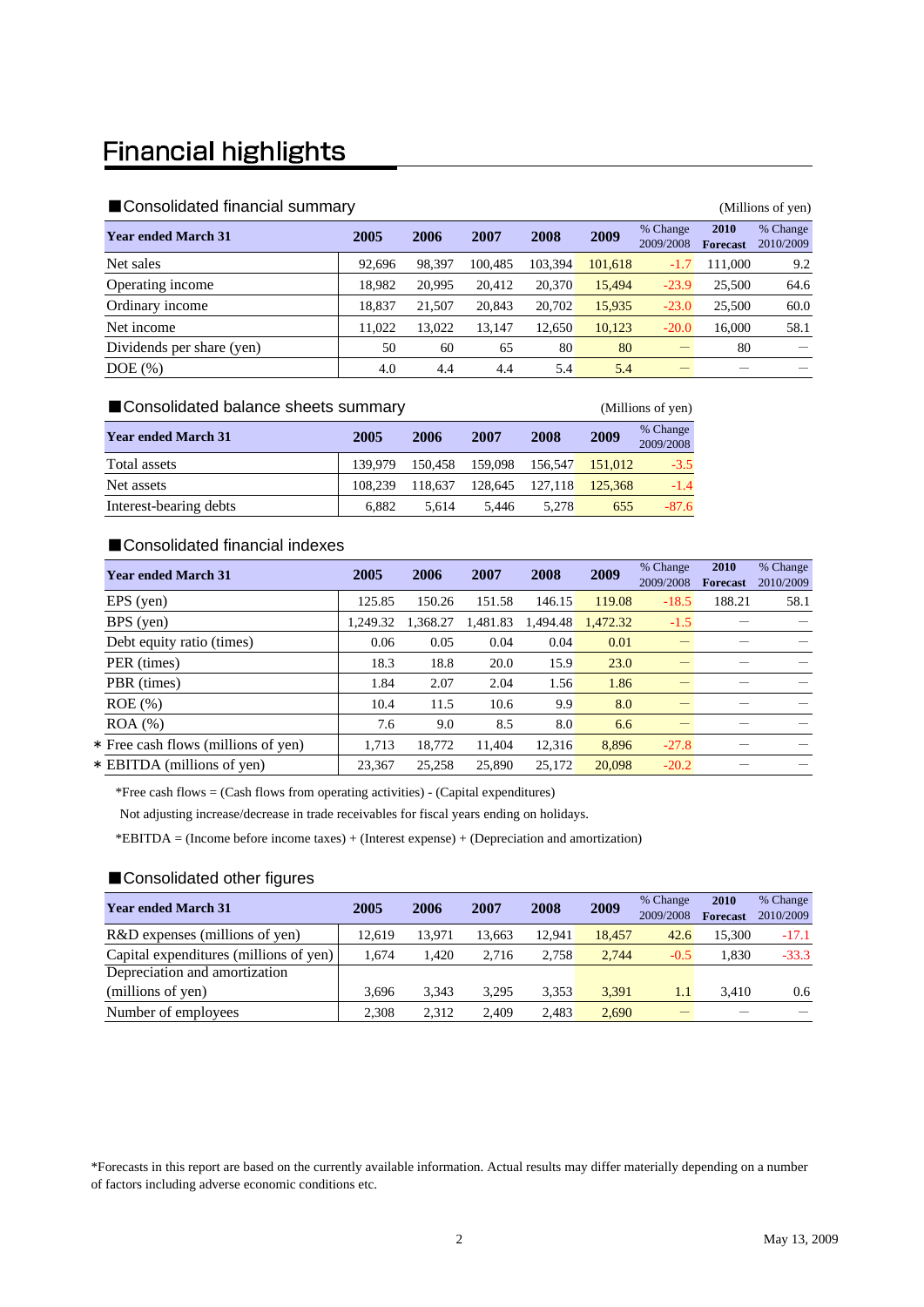

## 100,000 — **Net sales (Millions of yen)** 80,000 85,000 90,000 95,000 105,000 2005 2006 2007 2008 2009















## ■Consolidated Financial summary (Graph)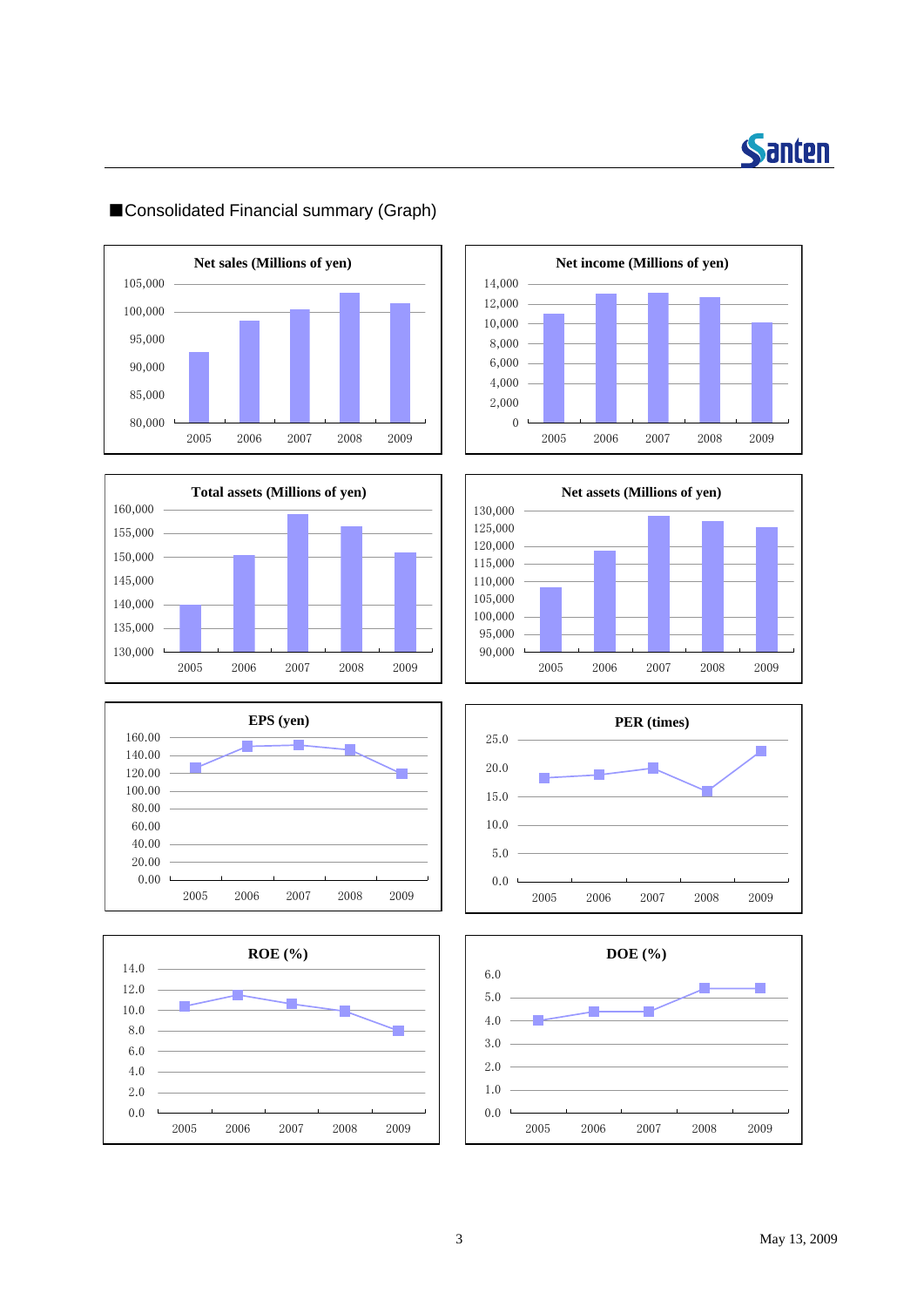# **Consolidated information**

|                                              |        |        |         |         |          | (Millions of yen)     |
|----------------------------------------------|--------|--------|---------|---------|----------|-----------------------|
| <b>Year ended March 31</b>                   | 2005   | 2006   | 2007    | 2008    | 2009     | % Change<br>2009/2008 |
| <b>Net sales</b>                             | 92,696 | 98,397 | 100,485 | 103,394 | 101,618  | $-1.7$                |
| Cost of sales                                | 33,709 | 34,534 | 35,483  | 36,513  | 35,947   | $-1.6$                |
| (Percentage of net sales)                    | 36.4%  | 35.1%  | 35.3%   | 35.3%   | 35.4%    |                       |
| <b>Gross profit</b>                          | 58,986 | 63,863 | 65,001  | 66.880  | 65,671   | $-1.8$                |
| (Percentage of net sales)                    | 63.6%  | 64.9%  | 64.7%   | 64.7%   | 64.6%    |                       |
| Selling, general and administrative expenses | 40,003 | 42,868 | 44,589  | 46,510  | 50,177   | 7.9                   |
| (Percentage of net sales)                    | 43.1%  | 43.6%  | 44.4%   | 45.0%   | 49.4%    |                       |
| R&D expenses                                 | 12,619 | 13,971 | 13,663  | 12,941  | 18,457   | 42.6                  |
| (Percentage of net sales)                    | 13.6%  | 14.2%  | 13.6%   | 12.5%   | 18.2%    |                       |
| <b>Operating income</b>                      | 18,982 | 20,995 | 20,412  | 20.370  | 15,494   | $-23.9$               |
| (Percentage of net sales)                    | 20.5%  | 21.3%  | 20.3%   | 19.7%   | 15.2%    |                       |
| Non-operating income                         | 803    | 1,024  | 1,138   | 1,356   | 1,430    | 5.4                   |
| Non-operating expenses                       | 948    | 511    | 707     | 1,024   | 989      | $-3.5$                |
| <b>Ordinary income</b>                       | 18,837 | 21,507 | 20,843  | 20,702  | 15,935   | $-23.0$               |
| (Percentage of net sales)                    | 20.3%  | 21.9%  | 20.7%   | 20.0%   | 15.7%    |                       |
| Extraordinary gain                           | 1,137  | 53     | 250     | 237     | 18       | $-92.2$               |
| <b>Extraordinary</b> loss                    | 1,538  | 1,219  | 55      | 457     | 129      | $-71.6$               |
| Income before income taxes                   | 18,436 | 20,341 | 21,039  | 20,482  | 15,823   | $-22.7$               |
| (Percentage of net sales)                    | 19.9%  | 20.7%  | 20.9%   | 19.8%   | 15.6%    |                       |
| Income taxes - current                       | 6,446  | 7,999  | 7,902   | 8,145   | 8,269    | 1.5                   |
| Income taxes - deferred                      | 966    | $-679$ | $-10$   | $-313$  | $-2,568$ | 718.4                 |
| <b>Net income</b>                            | 11,022 | 13,022 | 13,147  | 12,650  | 10,123   | $-20.0$               |
| (Percentage of net sales)                    | 11.9%  | 13.2%  | 13.1%   | 12.2%   | 10.0%    |                       |

### 【Exchange rates】

| ີ                          |        |        |        |        |        | (Yen)                   |
|----------------------------|--------|--------|--------|--------|--------|-------------------------|
| <b>Year ended March 31</b> | 2005   | 2006   | 2007   | 2008   | 2009   | 2010<br><b>Forecast</b> |
| Exchange rate: US dollar   | 107.19 | 113.42 | 116.86 | 114.29 | 100.81 | 100.00                  |
| Euro                       | 134.64 | 137.77 | 148.99 | 161.98 | 146.71 | 130.00                  |

\*Forecasts in this report are based on the currently available information. Actual results may differ materially depending on a number of factors including adverse economic conditions etc.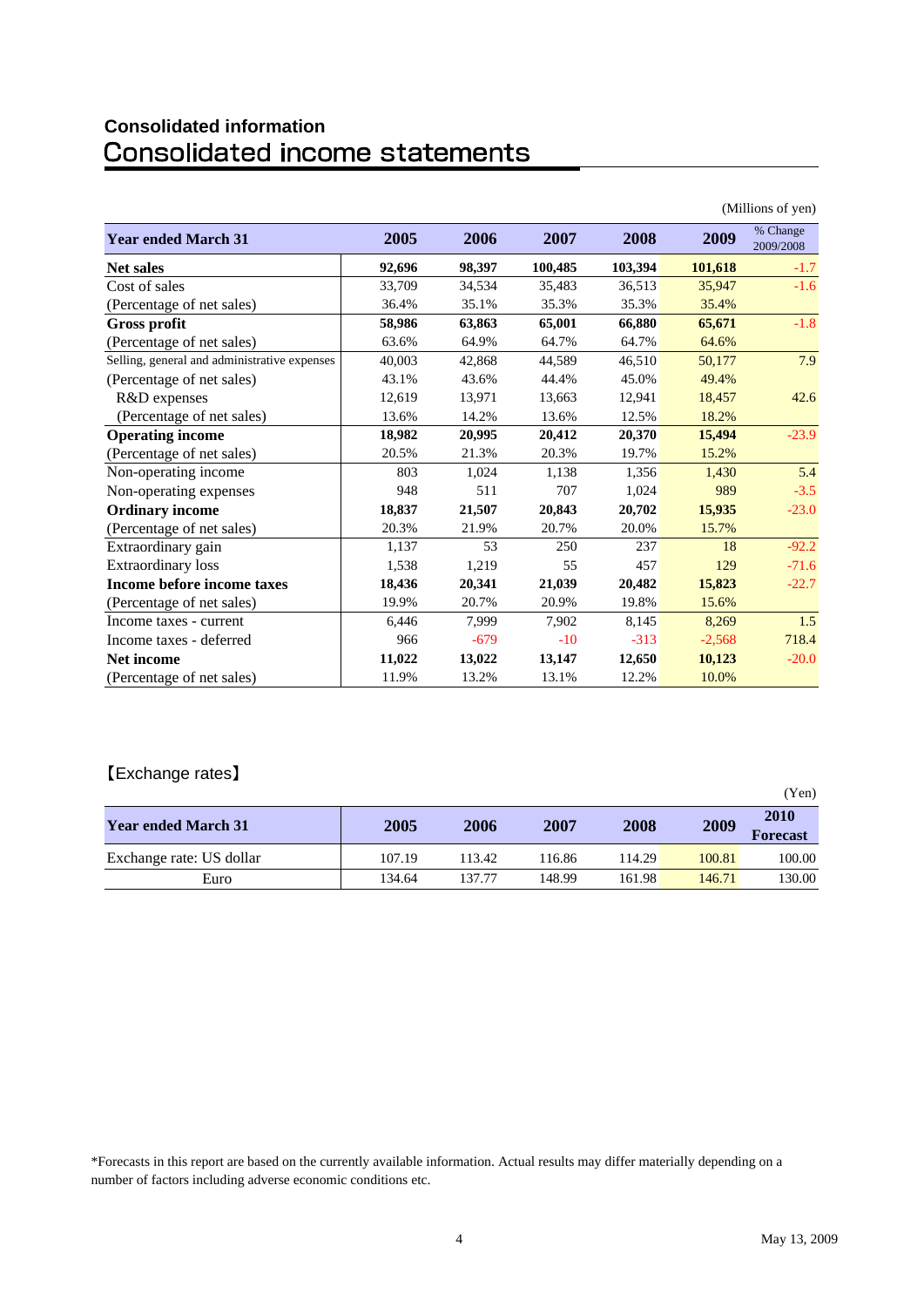

# **Santen**

### ■Major Selling, general and administrative expenses (Millions of yen)

| <b>Year ended March 31</b> | 2005   | 2006   | 2007   | 2008   | 2009   | % Change<br>2009/2008 |
|----------------------------|--------|--------|--------|--------|--------|-----------------------|
| Personnel expenses         | 11.109 | 11.195 | 12.197 | 13.220 | 13,089 | $-1.0$                |
| Sales promotion expenses   | 3,057  | 3.662  | 3,944  | 4.184  | 4,084  | $-2.4$                |
| Royalty expenses           | 2.113  | 2,058  | 2,203  | 2.211  | 2,116  | $-4.3$                |
| Advertising expenses       | 1.616  | 1.623  | 1.807  | 2.671  | 1.878  | $-29.7$               |
| R&D expenses               | 12.619 | 13.971 | 13,663 | 12.941 | 18.457 | 42.6                  |

### ■Major Non-operating income and expenses (Millions of yen)

| <b>Year ended March 31</b>     | 2006<br>2005 |     | 2007 | 2008                     | 2009 | % Change<br>2009/2008 |
|--------------------------------|--------------|-----|------|--------------------------|------|-----------------------|
| Interest and dividend income   | 249          | 261 | 459  | 606                      | 548  | $-9.6$                |
| Interest expense               | 182          | 93  | 90   | 96                       | 65   | $-32.4$               |
| Equity in losses of affiliates | _            |     |      | $\overline{\phantom{m}}$ | 679  |                       |

### ■Major Extraordinary gain and loss (Millions of yen)

| <b>Year ended March 31</b>            | 2005 | 2006 | 2007 | 2008 | 2009 |
|---------------------------------------|------|------|------|------|------|
| Gain on sale of fixed assets          | 340  |      | 250  |      |      |
| Loss on sale of fixed assets          | 102  | 126  | 36   | 66   | 73   |
| Loss on sale of investment securities | 81   |      |      |      | 37   |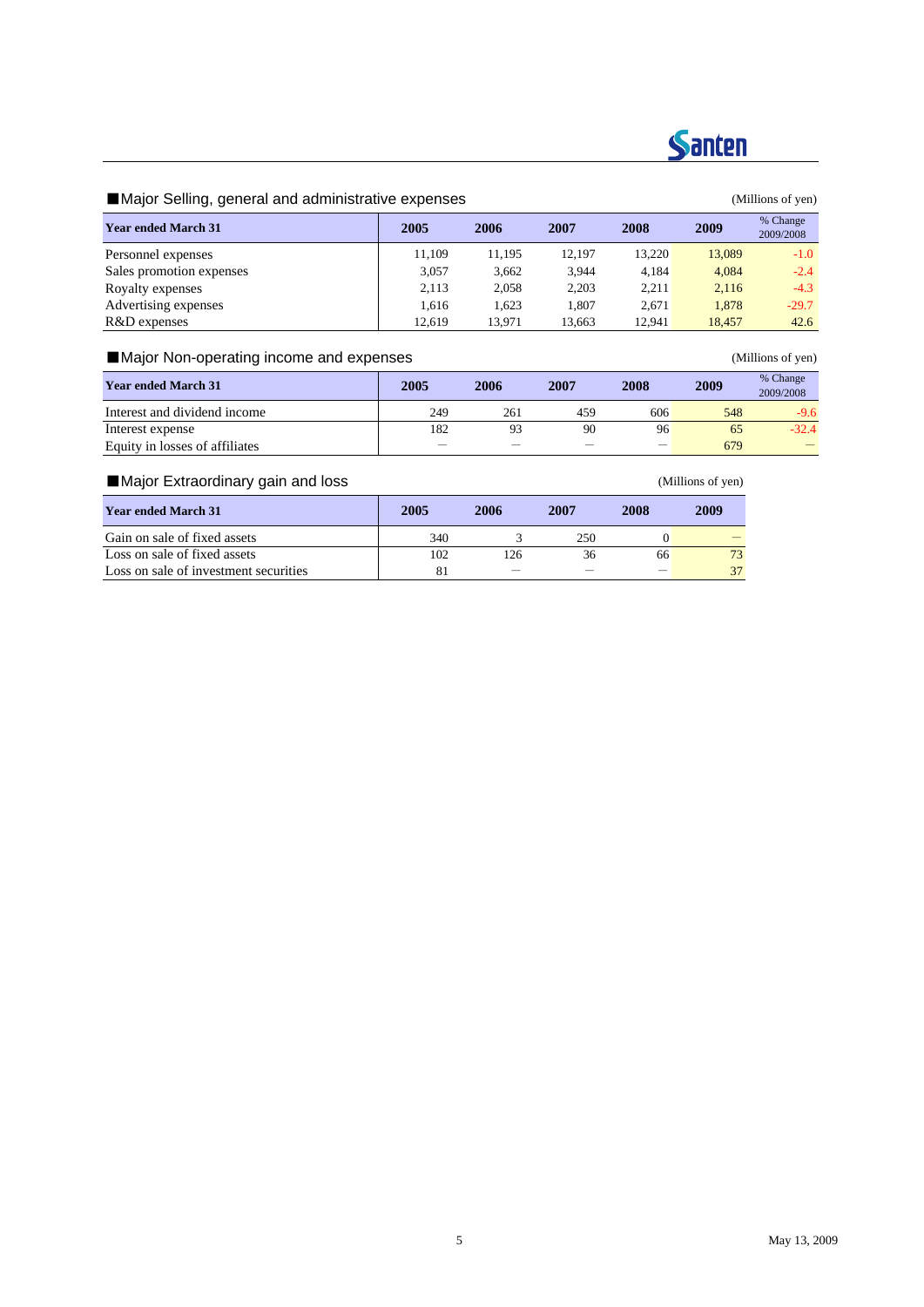# Sales details

### ■Sales of major prescription pharmaceuticals

| <b>Therapeutic category</b> | <b>Generic name/formulation</b>                        |                      | <b>Region</b> | <b>Launched</b> |
|-----------------------------|--------------------------------------------------------|----------------------|---------------|-----------------|
|                             | levofloxacin/ophthalmic solution                       | Cravit               | Japan         | Apr- $00$       |
| Bacterial conjunctivitis    | ofloxacin/ophthalmic solution                          | <b>Tarivid</b>       | Japan         | Sep-87          |
|                             | tafluprost/opthalmic solution                          | <b>Tapros</b>        | Japan         | Dec-08          |
|                             | timolol maleate/ophthalmic solution<br><b>Timoptol</b> |                      | Japan         | $Sep-81$        |
| Glaucoma                    | timotol maleate/                                       |                      |               |                 |
|                             | long-acting ophthalmic solution                        | <b>Timoptol XE</b>   | Japan         | $Nov-99$        |
|                             | bunazosin hydrochloride/opthalmic solution             | <b>Detantol</b>      | Japan         | $Sep-01$        |
|                             | isopropyl unoprostone/opthalmic solution               | Rescula $\mathbb{X}$ | Japan         | Oct-94          |
| Allergy                     | levocabastine hydrochloride/                           |                      |               | $Jan-01$        |
|                             | ophthalmic solution                                    | Livostin             | Japan         |                 |
| Corneal disease             | sodium hyaluronate/ophthalmic solution                 | <b>Hyalein</b>       | Japan         | $Jun-95$        |
| Inflammation                | fluorometholone/ophthalmic solution                    | <b>Flumetholon</b>   | Japan         | $Oct-75$        |
| Early-stage senile cataract | pirenoxine/ophthalmic solution                         | <b>Kary Uni</b>      | Japan         | Jul-92          |
| Adjuvant for ophthalmic     | sodium hyaluronate/                                    |                      |               |                 |
| operations                  | adjuvant for ophthalmic operations                     | <b>Opegan Hi</b>     | Japan         | Jan- $95$       |
| Perfusate/lotion            | oxiglutatione/ophthalmic perfusate and lotion          | <b>BSS PLUS</b>      | Japan         | Jan-92          |
| Rheumatoid arthritis        | bucillamine/tablet                                     | <b>Rimatil</b>       | Japan         | $Sep-87$        |
|                             | salazosulfapyridine/enteric coated tablet              | <b>Azulfidine EN</b> | Japan         | Dec-95          |

※Rescula: This product, which was launched in October 1994, has been sold by Santen Pharmaceutical Co., Ltd. since October 2004.

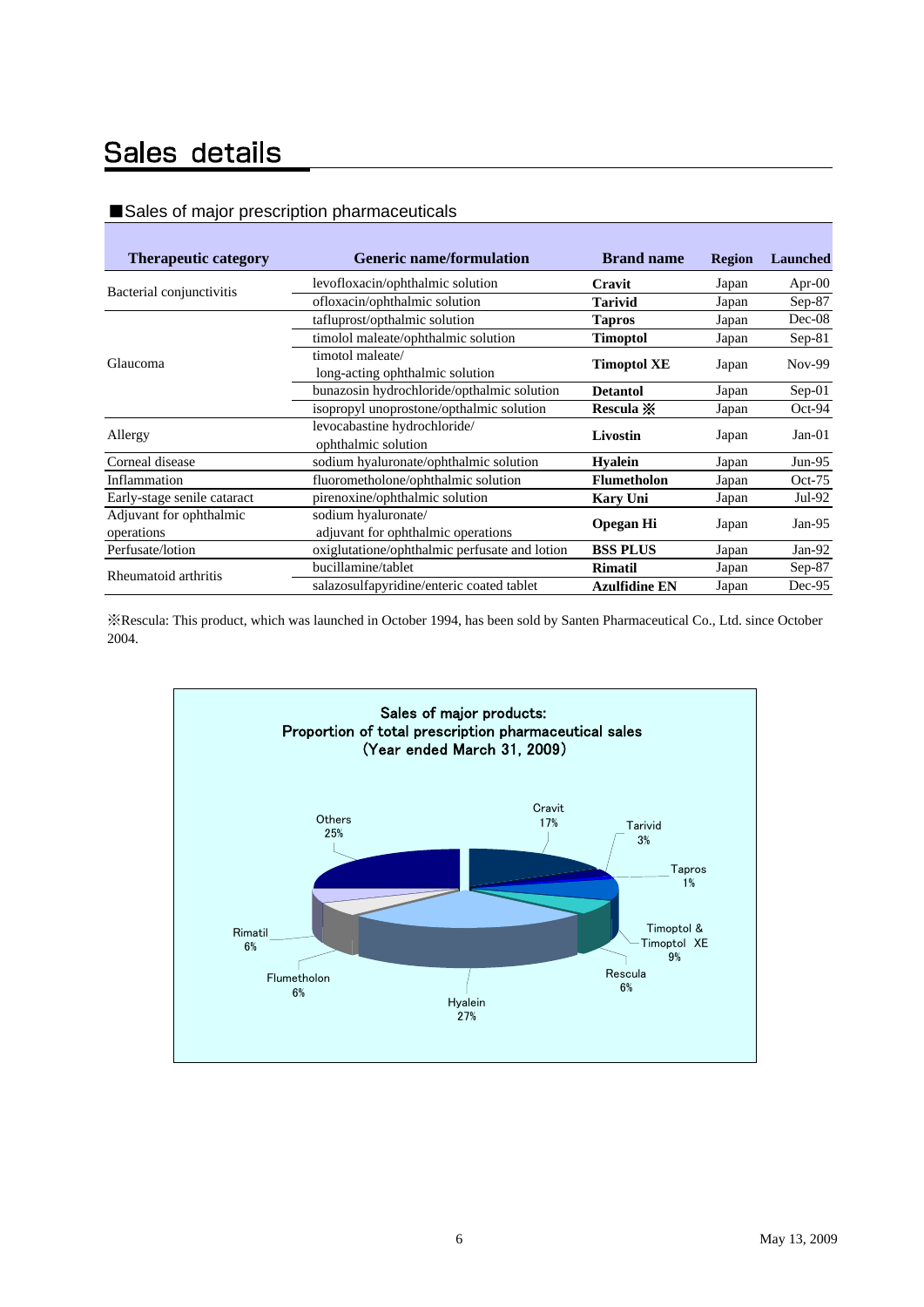

|        |        |                            |        |        |                       |                            |                       | (Millions of yen)    |
|--------|--------|----------------------------|--------|--------|-----------------------|----------------------------|-----------------------|----------------------|
|        |        | <b>Year ended March 31</b> |        |        |                       | <b>Year ended March 31</b> |                       |                      |
| 2005   | 2006   | 2007                       | 2008   | 2009   | % Change<br>2009/2008 | 2010<br><b>Forecast</b>    | % Change<br>2010/2009 | <b>Brand name</b>    |
| 12,833 | 13,227 | 13,155                     | 12,864 | 12,443 | $-3.3$                | 12,802                     | 2.9                   | Cravit               |
| 4,429  | 4,100  | 3,524                      | 3,139  | 2,488  | $-20.7$               | 2,510                      | 0.9                   | <b>Tarivid</b>       |
|        |        |                            |        | 1,058  |                       | 4,818                      | 355.2                 | <b>Tapros</b>        |
| 4,415  | 4,210  | 3,816                      | 3,574  | 3,213  | $-10.1$               | 3,143                      | $-2.2$                | <b>Timoptol</b>      |
| 2,837  | 3,072  | 3,258                      | 3,432  | 3,477  | 1.3                   | 3,560                      | 2.4                   | <b>Timoptol XE</b>   |
| 2,155  | 2,226  | 2,288                      | 2,337  | 2,283  | $-2.3$                | 2,112                      | $-7.5$                | <b>Detantol</b>      |
| 2,645  | 5,152  | 5,127                      | 4,880  | 4,386  | $-10.1$               | 3,455                      | $-21.2$               | <b>Rescula</b>       |
| 4,917  | 3,984  | 4,305                      | 4,341  | 4,302  | $-0.9$                | 3,809                      | $-11.5$               | Livostin             |
| 14,987 | 16,879 | 17,891                     | 19,521 | 20,030 | 2.6                   | 21,399                     | 6.8                   | <b>Hyalein</b>       |
| 5,354  | 4,879  | 4,854                      | 4,821  | 4,671  | $-3.1$                | 4,757                      | 1.9                   | <b>Flumetholon</b>   |
| 3,220  | 3,341  | 3,465                      | 3,652  | 3,572  | $-2.2$                | 3,855                      | 7.9                   | <b>Kary Uni</b>      |
| 2,374  | 2,746  | 2,839                      | 3,204  | 3,236  | 1.0                   | 3,416                      | 5.5                   | <b>Opegan Hi</b>     |
| 1,274  | 1,316  | 1,277                      | 1,267  | 1,241  | $-2.0$                | 1,276                      | 2.8                   | <b>BSS PLUS</b>      |
| 4,881  | 5,033  | 4,912                      | 4,767  | 4,539  | $-4.8$                | 4,333                      | $-4.5$                | <b>Rimatil</b>       |
| 3,376  | 3,717  | 3,889                      | 4,121  | 4,187  | 1.6                   | 4,369                      | 4.3                   | <b>Azulfidine EN</b> |



\*Forecasts in this report are based on the currently available information. Actual results may differ materially depending on a number of factors including adverse economic conditions etc.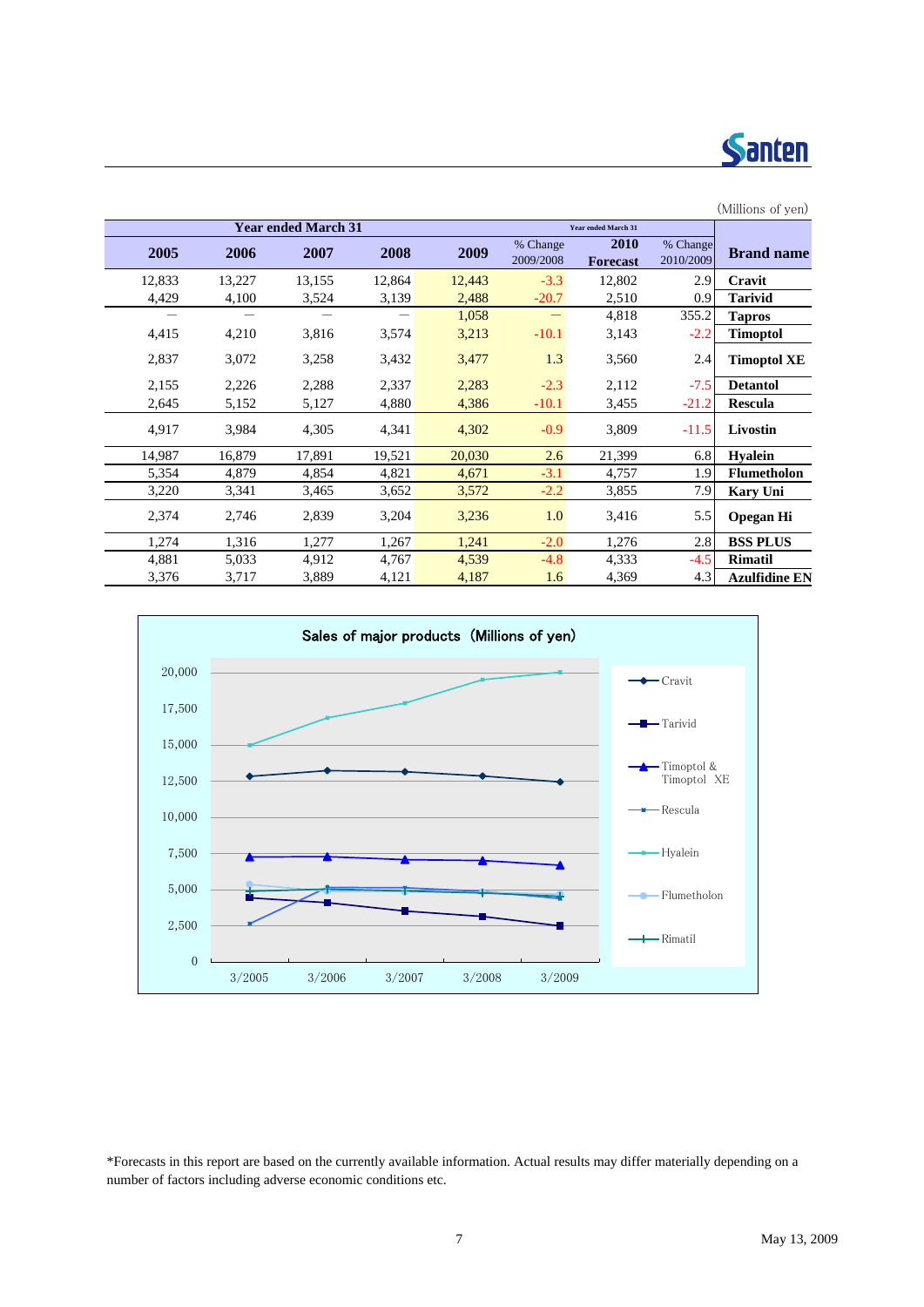# Sales details

| Sales by division<br>(Millions of yen) |        |        |         |         |         |                       |  |  |  |  |
|----------------------------------------|--------|--------|---------|---------|---------|-----------------------|--|--|--|--|
| <b>Year ended March 31</b>             | 2005   | 2006   | 2007    | 2008    | 2009    | % Change<br>2009/2008 |  |  |  |  |
| Prescription pharmaceuticals           | 84,298 | 90.251 | 91.849  | 95,322  | 94,538  | $-0.8$                |  |  |  |  |
| Ophthalmic                             | 75,624 | 80,922 | 82,152  | 85,426  | 84,488  | $-1.1$                |  |  |  |  |
| Anti-rheumatic drugs                   | 8,353  | 9.041  | 9.379   | 9,626   | 9.741   | 1.2                   |  |  |  |  |
| Other prescription pharmaceuticals     | 319    | 287    | 317     | 269     | 308     | 14.5                  |  |  |  |  |
| OTC pharmaceuticals                    | 5,277  | 5.247  | 5.307   | 5,451   | 5,225   | $-4.1$                |  |  |  |  |
| Medical devices                        | 754    | 638    | 537     | 414     | 622     | 50.1                  |  |  |  |  |
| Others                                 | 2,366  | 2,260  | 2.791   | 2,205   | 1,232   | $-44.1$               |  |  |  |  |
| Total net sales                        | 92,696 | 98,397 | 100,485 | 103,394 | 101,618 | $-1.7$                |  |  |  |  |

| [Domestic]                         |        |        |        |        |        | (Millions of yen)     |
|------------------------------------|--------|--------|--------|--------|--------|-----------------------|
| <b>Year ended March 31</b>         | 2005   | 2006   | 2007   | 2008   | 2009   | % Change<br>2009/2008 |
| Prescription pharmaceuticals       | 76.895 | 80,308 | 80.743 | 82,088 | 82,270 | 0.2                   |
| Ophthalmic                         | 68,383 | 71,215 | 71,272 | 72,319 | 72,357 | 0.1                   |
| Anti-rheumatic drugs               | 8.244  | 8.869  | 9,208  | 9,519  | 9,634  | 1.2                   |
| Other prescription pharmaceuticals | 267    | 223    | 263    | 248    | 278    | 11.7                  |
| OTC pharmaceuticals                | 5.260  | 5.227  | 5.286  | 5.430  | 5.218  | $-3.9$                |
| Medical devices                    | 726    | 618    | 515    | 401    | 622    | 55.2                  |
| Others                             | 562    | 629    | 605    | 646    | 508    | $-21.3$               |
| Total domestic sales               | 83.446 | 86.784 | 87.152 | 88.566 | 88,620 | 0.1                   |
| (Percentage of total net sales)    | 90.0%  | 88.2%  | 86.7%  | 85.7%  | 87.2%  |                       |

[Overseas] (Millions of yen)

| , <del>,</del> , , , , , , , , ,   |       |        |        |        |        |                       |
|------------------------------------|-------|--------|--------|--------|--------|-----------------------|
| <b>Year ended March 31</b>         | 2005  | 2006   | 2007   | 2008   | 2009   | % Change<br>2009/2008 |
| Prescription pharmaceuticals       | 7,402 | 9,942  | 11,105 | 13.234 | 12,268 | $-7.3$                |
| Ophthalmic                         | 7,241 | 9,706  | 10,880 | 13,106 | 12,131 | $-7.4$                |
| Anti-rheumatic drugs               | 108   | 172    | 170    | 107    | 106    | $-0.3$                |
| Other prescription pharmaceuticals | 52    | 64     | 54     | 20     | 30     | 49.0                  |
| OTC pharmaceuticals                | 16    | 20     | 20     | 20     | 6      | $-67.8$               |
| Medical devices                    | 27    | 19     | 21     | $13 -$ |        |                       |
| <b>Others</b>                      | 1,803 | 1,631  | 2,185  | 1,559  | 723    | $-53.6$               |
| Total overseas sales               | 9,250 | 11,613 | 13,333 | 14,827 | 12,998 | $-12.3$               |
| (Percentage of total net sales)    | 10.0% | 11.8%  | 13.3%  | 14.3%  | 12.8%  |                       |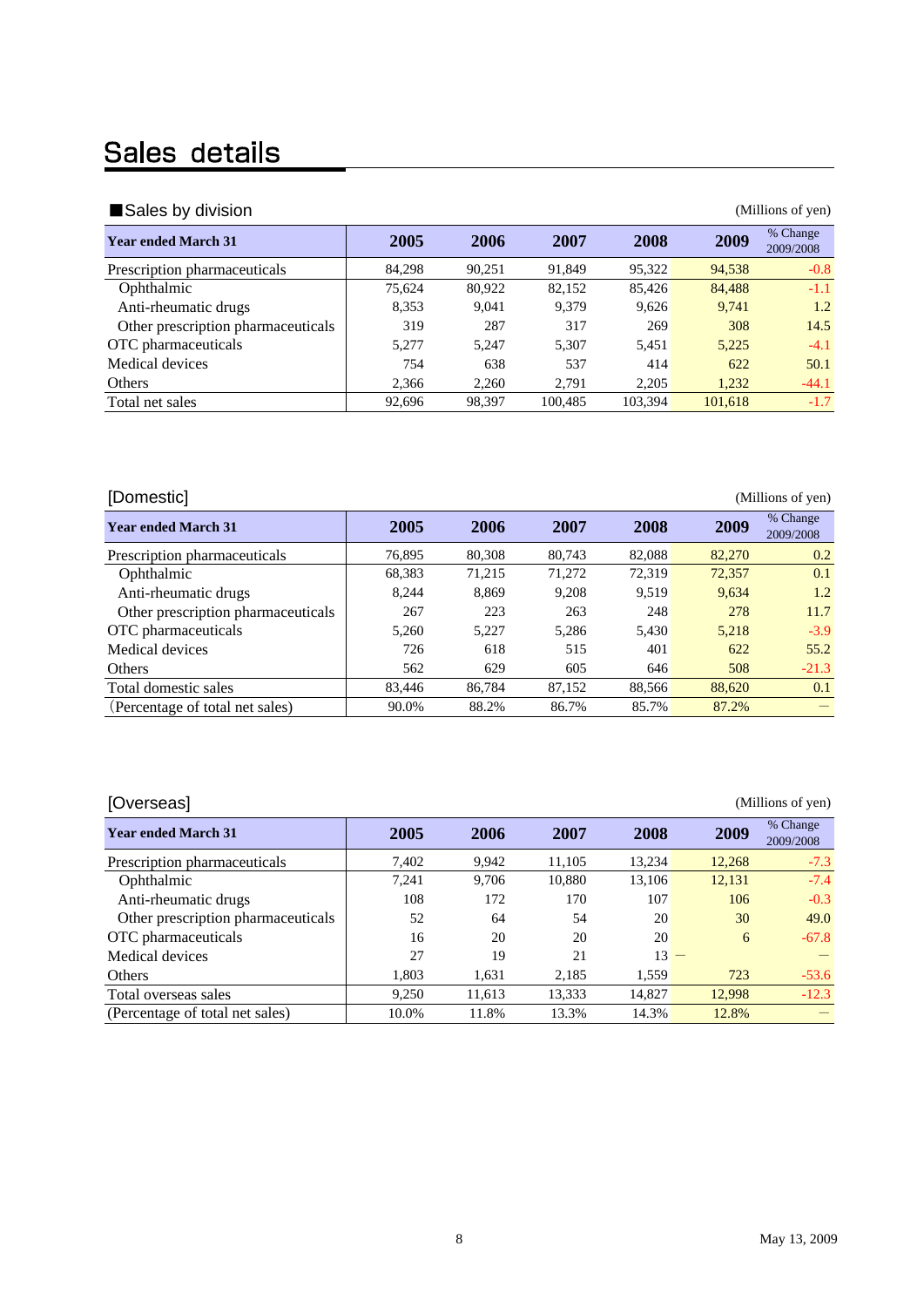# Breakdown by geographic segment



|                         | <b>Year ended March 31</b>    | 2005         |      | 2006         |      | 2007          |      | 2008          |      | 2009               |      |
|-------------------------|-------------------------------|--------------|------|--------------|------|---------------|------|---------------|------|--------------------|------|
|                         |                               | Million yen  | $\%$ | Million yen  | $\%$ | Million yen   | $\%$ | Million yen   | $\%$ | <b>Million</b> yen | $\%$ |
| segment<br>sales by     | Japan                         | 85,837       | 92.6 | 89,881       | 91.3 | 90,695        | 90.3 | 92,098        | 89.1 | 91,405             | 90.0 |
|                         | Europe                        | 6,374        | 6.9  | 8,155        | 8.3  | 9,186         | 9.1  | 10,617        | 10.3 | 9,452              | 9.3  |
| geographic<br>Net       | Others                        | 484          | 0.5  | 360          | 0.4  | 604           | 0.6  | 678           | 0.6  | 761                | 0.7  |
|                         | Total                         | 92,696 100.0 |      | 98,397 100.0 |      | 100,485 100.0 |      | 103.394 100.0 |      | 101,618 100.0      |      |
|                         | Japan                         | 22,169       |      | 22,623       |      | 21,768        |      | 22,633        |      | 18,284             |      |
| segment                 | Europe                        | $-149$       |      | 951          |      | 979           |      | 554           |      | 178                |      |
| income by               | Others                        | $-743$       |      | $-708$       |      | $-754$        |      | $-819$        |      | $-661$             |      |
|                         | Total                         | 21,276       |      | 22,866       |      | 21,993        |      | 22,368        |      | 17,801             |      |
| geographic<br>Operating | Corporate and<br>eliminations | $-2,294$     |      | $-1,871$     |      | $-1,580$      |      | $-1,997$      |      | $-2,306$           |      |
|                         | Consolidated total            | 18,982       |      | 20,995       |      | 20,412        |      | 20,370        |      | 15,494             |      |

#### ■Breakdown by geographic segment

Europe: Finland, Germany and Sweden

Others: U.S.A., China, Korea and Taiwan

**Note:** Sales of prescription ophthalmics in the U.S.A. are included in sales in Europe.

### ■Overseas sales

| <b>Year ended March 31</b> | 2005        |            |              | 2006 |              | 2007 |              | 2008 |              | 2009 |  |
|----------------------------|-------------|------------|--------------|------|--------------|------|--------------|------|--------------|------|--|
|                            | Million yen | %          | Million yen  | %    | Million yen  | $\%$ | Million yen  | $\%$ | Million yen  | $\%$ |  |
| Europe                     | 4.794       | 51.8       | 6.089        | 52.4 | 6.916 51.9   |      | 8.532 57.5   |      | 8.310 64.0   |      |  |
| North America              |             | 1,703 18.4 | 1.915        | 16.5 | 2.128        | 16.0 | 1.951 13.2   |      | 938          | 7.2  |  |
| Asia                       |             |            |              |      |              |      | 4.326 29.2   |      | 3.747 28.8   |      |  |
| Others <sup>*</sup>        | 2,752 29.8  |            | 3.608 31.1   |      | 4.287 32.1   |      | 16           | 0.1  |              | 0.0  |  |
| Total                      | 9.250 100.0 |            | 11.613 100.0 |      | 13.333 100.0 |      | 14,827 100.0 |      | 12,998 100.0 |      |  |

Europe: Finland, Russia, Sweden, Germany and Norway

North America: U.S.A.

Asia: Korea, China, Vietnam and Taiwan

Others: Australia etc.

\* 'Others' before 2007 include the sales amount to the Asian region.

**Note:** Overseas sales represent sales generated in countries or regions other than Japan by Santen Pharmaceutical Co., Ltd. and its subsidiaries.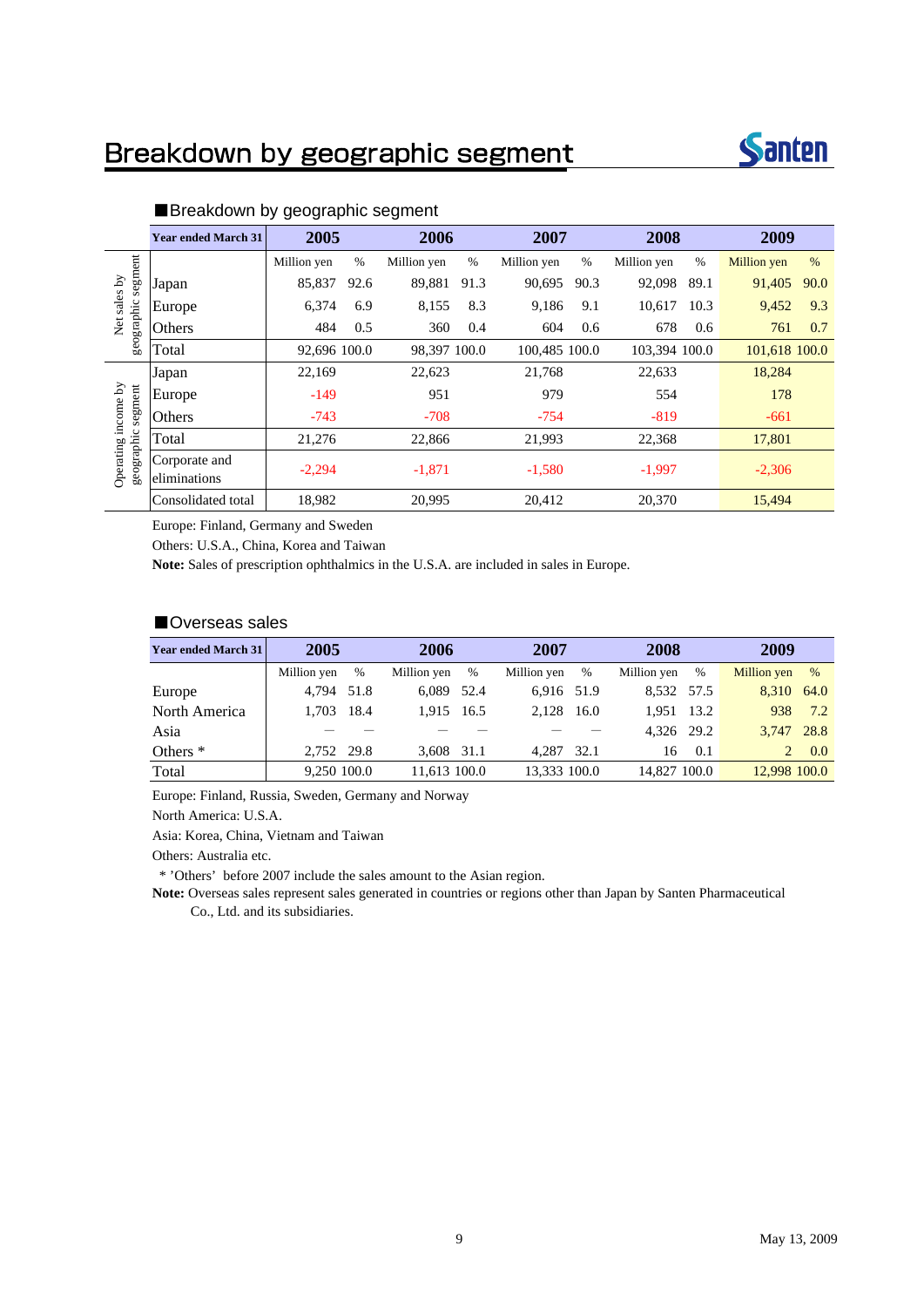# **Consolidated balance sheets**

| ■Assets                                |               |      |               |      |               |      |               |      | (Millions of yen) |      |
|----------------------------------------|---------------|------|---------------|------|---------------|------|---------------|------|-------------------|------|
| <b>March 31</b>                        | 2005          |      | 2006          |      | 2007          |      | 2008          |      | 2009              |      |
|                                        |               | $\%$ |               | $\%$ |               | $\%$ |               | $\%$ |                   | $\%$ |
| <b>Current assets</b>                  | 82,735        | 59.1 | 93,892        | 62.4 | 100,820       | 63.4 | 102,754       | 65.6 | 101,053           | 66.9 |
| Cash and deposits                      | 23,948        |      | 34,583        |      | 34,295        |      | 35,483        |      | 37,117            |      |
| Notes and accounts<br>receivable-trade | 35,625        |      | 34,423        |      | 35,034        |      | 35,614        |      | 36,011            |      |
| Marketable securities                  | 9,046         |      | 11,201        |      | 16,914        |      | 15,868        |      | 11,396            |      |
| Inventories                            | 9,826         |      | 9,837         |      | 10,357        |      | 11,332        |      | 12,235            |      |
| Deferred tax assets                    | 1,625         |      | 1,651         |      | 1,625         |      | 1,699         |      | 1,941             |      |
| Other current assets                   | 2,681         |      | 2,196         |      | 2,593         |      | 2,757         |      | 2,352             |      |
| Allowance for doubtful<br>receivables  | $-18$         |      | $-1$          |      | $-0$          |      | $-1$          |      | $-1$              |      |
| <b>Fixed assets</b>                    | 57,244        | 40.9 | 56,552        | 37.6 | 58,228        | 36.6 | 53,548        | 34.2 | 49,959            | 33.1 |
| Tangible assets                        | 32,676        | 23.3 | 30,395        | 20.2 | 30,485        | 19.2 | 29,848        | 19.1 | 28,664            | 19.0 |
| Buildings and structures               | 18,826        |      | 17,119        |      | 16,063        |      | 15,160        |      | 15,864            |      |
| Machinery, equipment and<br>vehicles   | 2,114         |      | 2,021         |      | 1,817         |      | 2,656         |      | 2,432             |      |
| Land                                   | 9,486         |      | 9,063         |      | 8,842         |      | 8,558         |      | 8,678             |      |
| Leased assets                          |               |      |               |      |               |      |               |      | 39                |      |
| Construction in progress               | 181           |      | 274           |      | 1,806         |      | 1,879         |      | 99                |      |
| Other tangibles                        | 2,067         |      | 1,916         |      | 1,955         |      | 1,594         |      | 1,550             |      |
| Intangible assets                      | 3,318         | 2.4  | 2,951         | 2.0  | 2,771         | 1.7  | 2,233         | 1.4  | 1,549             | 1.0  |
| Software                               | 1,182         |      | 1,035         |      | 1,660         |      | 1,602         |      | 1,355             |      |
| Other intangibles                      | 2,134         |      | 1,915         |      | 1,111         |      | 630           |      | 193               |      |
| Investments and other assets           | 21,250        | 15.2 | 23,205        | 15.4 | 24,971        | 15.7 | 21,466        | 13.7 | 19,744            | 13.1 |
| Investment securities                  | 14,313        |      | 17,715        |      | 21,019        |      | 16,949        |      | 11,818            |      |
| Deferred tax assets                    | 1,051         |      | 379           |      |               |      | 1,822         |      | 6,409             |      |
| Other assets                           | 5,885         |      | 5,109         |      | 3,951         |      | 2,694         |      | 1,516             |      |
| <b>Deferred assets</b>                 |               |      | 13            | 0.0  | 50            | 0.0  | 244           | 0.2  |                   |      |
| <b>Total assets</b>                    | 139,979 100.0 |      | 150,458 100.0 |      | 159,098 100.0 |      | 156,547 100.0 |      | 151,012 100.0     |      |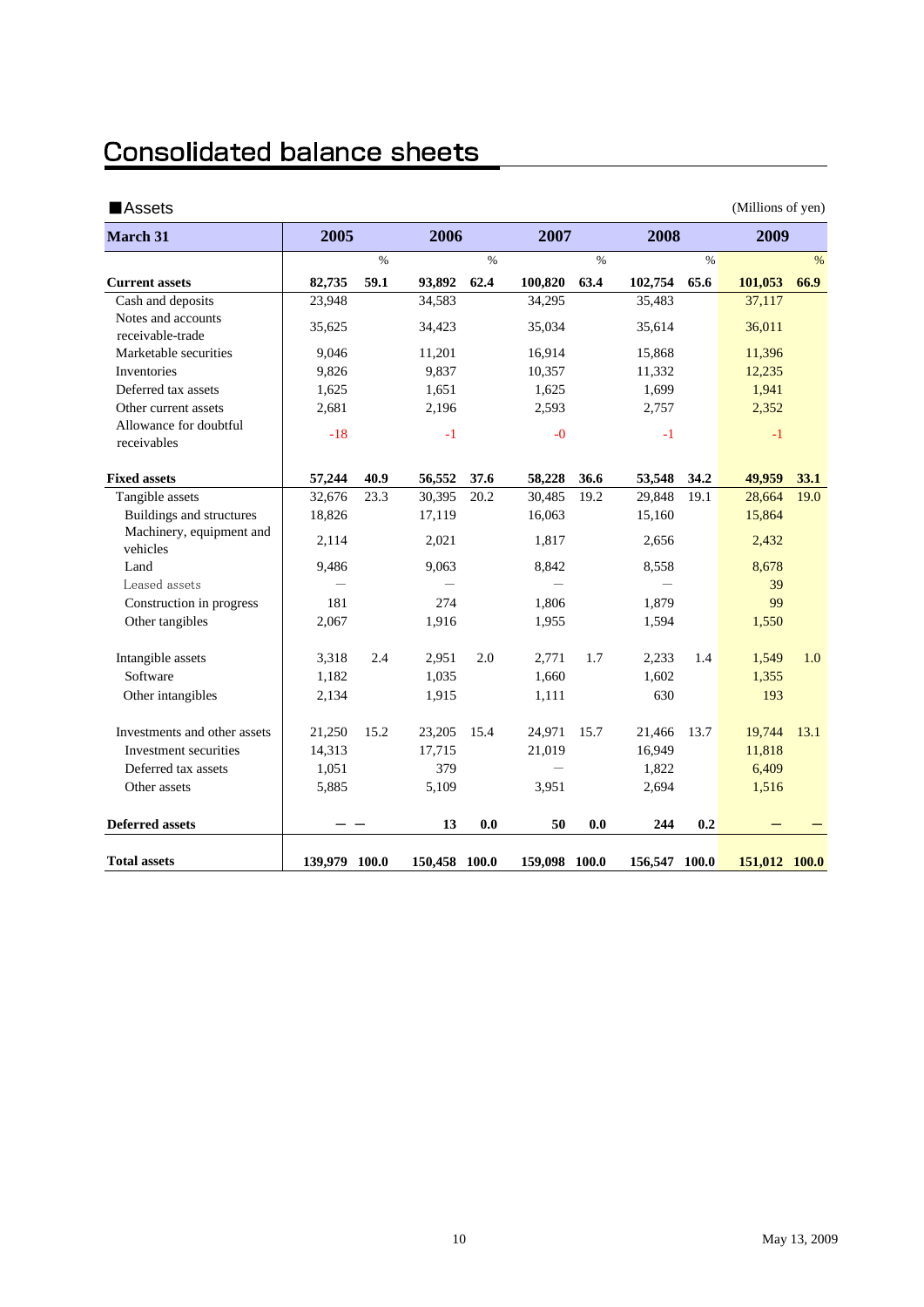

### ■Liabilities and net assets (Millions of yen)

| <b>March 31</b>                                             | 2005          |        | 2006          |             | 2007          |         | 2008          |        | 2009          |             |
|-------------------------------------------------------------|---------------|--------|---------------|-------------|---------------|---------|---------------|--------|---------------|-------------|
|                                                             |               | $\%$   |               | $\%$        |               | $\%$    |               | $\%$   |               | %           |
| <b>Current liabilities</b>                                  | 22,221 15.9   |        | 24,110        | <b>16.0</b> | 22,369        | 14.0    | 26,561        | 17.0   | 22,439 14.9   |             |
| Notes and accounts                                          | 6,122         |        | 5,630         |             | 6,089         |         | 5,633         |        | 6,018         |             |
| payable-trade                                               |               |        |               |             |               |         |               |        |               |             |
| Short-term debt                                             |               |        |               |             |               |         |               |        | 545           |             |
| Current portion of long-<br>term debt                       | 268           |        | 168           |             | 168           |         | 5,168         |        | 110           |             |
| Other payables                                              | 8,577         |        | 9,308         |             | 8,572         |         | 7,690         |        | 7,414         |             |
| Income taxes payable                                        | 3,413         |        | 4,946         |             | 3,917         |         | 4,323         |        | 4,163         |             |
| Reserve for bonuses                                         | 2,481         |        | 2,483         |             | 2,477         |         | 2,612         |        | 2,590         |             |
| Other reserves                                              | 199           |        | 81            |             | 67            |         | 74            |        | 69            |             |
| Other current liabilities                                   | 1,158         |        | 1,492         |             | 1,077         |         | 1,057         |        | 1,528         |             |
| <b>Noncurrent liabilities</b>                               | 9,518         | 6.8    | 7,710         | 5.1         | 8,084         | 5.1     | 2,867         | 1.8    | 3,203         | 2.1         |
| Long-term debt                                              | 6,614         |        | 5,446         |             | 5,278         |         | 110           |        |               |             |
| Lease Obligations                                           |               |        |               |             |               |         |               |        | 43            |             |
| Retirement and severance<br>benefits for employee           | 1,455         |        | 1,243         |             | 1,405         |         | 1,815         |        | 2,393         |             |
| Retirement and severance                                    |               |        |               |             |               |         |               |        |               |             |
| benefits for directors and<br>auditors                      | 402           |        | 462           |             | 513           |         | 487           |        | 505           |             |
| Deferred tax liabilities                                    | 23            |        | 20            |             | 426           |         | 17            |        | 20            |             |
| Other liabilities                                           | 1,023         |        | 537           |             | 460           |         | 437           |        | 240           |             |
| <b>Total liabilities</b>                                    | 31,740 22.7   |        | 31,820 21.1   |             | 30,453        | 19.1    | 29,429        | 18.8   | 25,643        | <b>17.1</b> |
|                                                             |               |        |               |             |               |         |               |        |               |             |
| Shareholders' equity                                        | 109,017       | 77.8   | 117,377       | 78.0        | 124,997       | 78.6    | 126,398       | 80.7   | 129,808       | 86.0        |
| Common stock                                                | 6,247         | 4.5    | 6,319         | 4.2         | 6,382         | 4.0     | 6,418         | 4.1    | 6,457         | 4.3         |
| Capital surplus reserves                                    | 6,942         | 4.9    | 7,014         | 4.7         | 7,077         | 4.5     | 7,113         | 4.5    | 7,152         | 4.7         |
| Retained earnings                                           | 95,901        | 68.5   | 104,133       | 69.2        | 111,645       | 70.2    | 117,786       | 75.2   | 121,133       | 80.2        |
| Treasury stock at cost                                      | $-74$         | $-0.1$ | -90           | $-0.1$      | $-106$        | $-0.1$  | $-4,920$      | $-3.1$ | $-4,934$      | $-3.3$      |
| Valuation and translation<br>adjustments                    | $-777$        | $-0.5$ | 1,260         | 0.9         | 3,587         | 2.3     | 600           | 0.4    | $-4,628$      | $-3.1$      |
| Unrealized gains on<br>securities, net of taxes             | 2,048         | 1.5    | 3,995         | 2.7         | 5,202         | 3.3     | 2,273         | 1.5    | $-246$        | $-0.2$      |
| Unrealized gains on                                         |               |        |               |             |               |         |               |        |               |             |
| hedging derivatives,                                        |               |        |               |             | 3             | 0.0     |               |        |               |             |
| net of taxes                                                |               |        |               |             |               |         |               |        |               |             |
| Foreign currency                                            | $-2,826$      | $-2.0$ | $-2,735 -1.8$ |             | $-1,618$      | $-1.0$  | $-1,673$      | $-1.1$ | $-4,381$      | $-2.9$      |
| translation adjustments<br><b>Stock subscription rights</b> |               |        |               |             |               |         |               |        |               |             |
|                                                             |               |        |               |             | 59            | $0.0\,$ | 119           | 0.1    | 188           | 0.1         |
| <b>Total net assets</b>                                     | 108,239 77.3  |        | 118,637 78.9  |             | 128,645 80.9  |         | 127,118 81.2  |        | 125,368 82.9  |             |
| <b>Total liabilities and</b><br>net assets                  | 139,979 100.0 |        | 150,458 100.0 |             | 159,098 100.0 |         | 156,547 100.0 |        | 151,012 100.0 |             |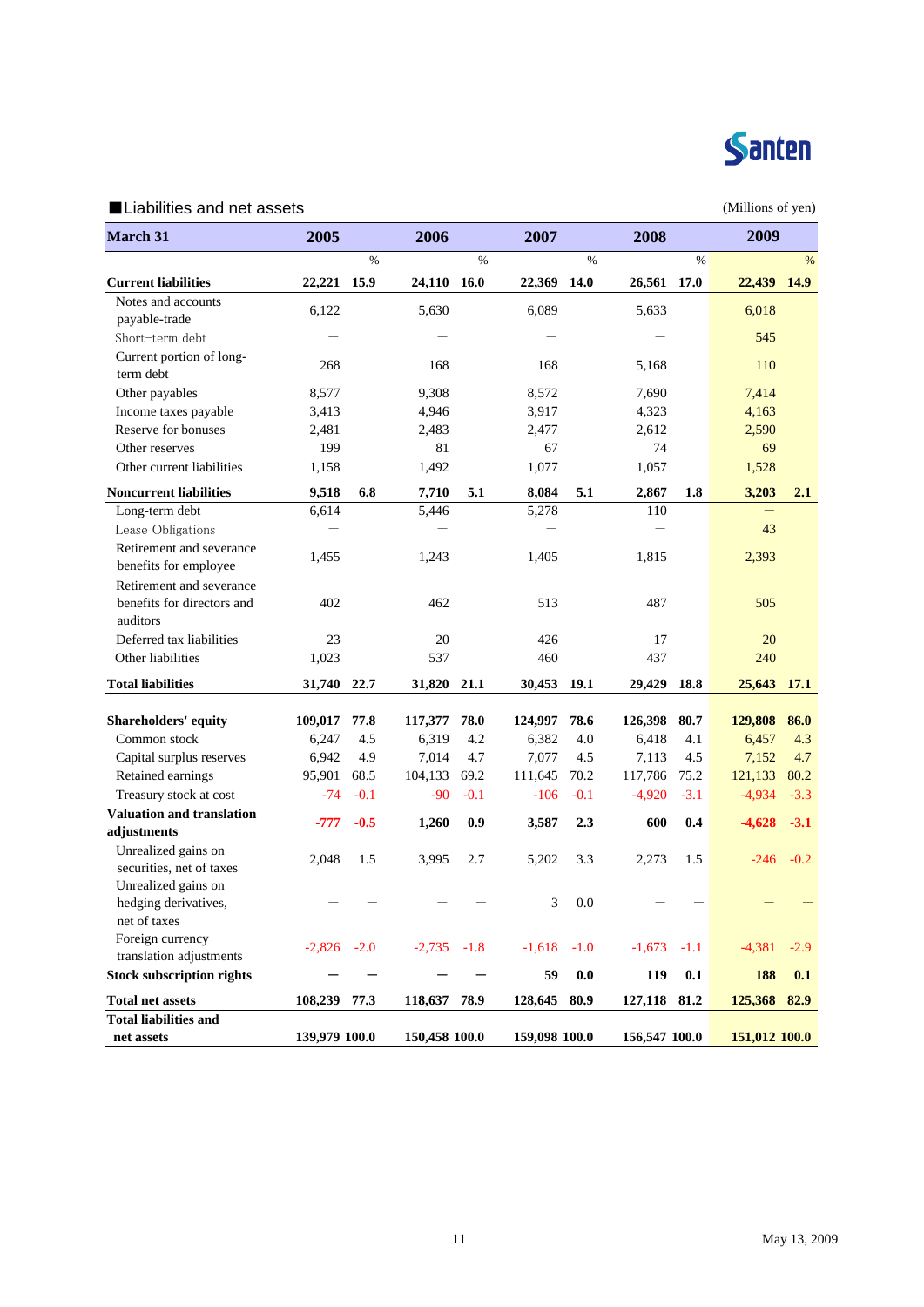# **Consolidated statements of cash flows**

|                                                                                                                                                         |                               |                             |                             |                               | (Millions of yen)             |
|---------------------------------------------------------------------------------------------------------------------------------------------------------|-------------------------------|-----------------------------|-----------------------------|-------------------------------|-------------------------------|
| <b>Year ended March 31</b>                                                                                                                              | 2005                          | 2006                        | 2007                        | 2008                          | 2009                          |
| I. Cash flows from operating activities:                                                                                                                |                               |                             |                             |                               |                               |
| Income before income taxes                                                                                                                              | 18,436                        | 20.341                      | 21,039                      | 20,482                        | 15,823                        |
| Depreciation and amortization                                                                                                                           | 4,749                         | 4,824                       | 4,761                       | 4,593                         | 4,209                         |
| Increase/decrease in retirement and severance benefits                                                                                                  | $-2,550$                      | $-212$                      | 160                         | 411                           | 553                           |
| Interest and dividend income                                                                                                                            | $-249$                        | $-261$                      | $-459$                      | $-606$                        | $-548$                        |
| Interest expense                                                                                                                                        | 182                           | 93                          | 90                          | 96                            | 65                            |
| Equity in losses of affiliates                                                                                                                          | $\overline{\phantom{0}}$      | $\equiv$                    | $\overline{\phantom{0}}$    | $\overline{\phantom{0}}$      | 679                           |
| Increase/decrease in trade receivables                                                                                                                  | $-3.082$                      | 1.407                       | $-414$                      | $-586$                        | $-916$                        |
| Increase/decrease in inventories                                                                                                                        | 594                           | $-18$                       | $-356$                      | $-1,005$                      | $-1,334$                      |
| Increase/decrease in trade accounts payable                                                                                                             | 1,065                         | $-495$                      | 400                         | $-430$                        | 509                           |
| Other, net                                                                                                                                              | $-1,355$                      | 1,534                       | $-1,717$                    | $-245$                        | 759                           |
| Subtotal                                                                                                                                                | 17,791                        | 27,215                      | 23,504                      | 22,710                        | 19,801                        |
| Interest and dividend income received                                                                                                                   | 246                           | 265                         | 460                         | 610                           | 550                           |
| Interest expense paid                                                                                                                                   | $-183$                        | $-95$                       | $-91$                       | $-94$                         | $-71$                         |
| Income taxes paid                                                                                                                                       | $-11,235$                     | $-6,507$                    | $-8,914$                    | $-7,758$                      | $-8,431$                      |
| Net cash provided by operating activities                                                                                                               | 6,619                         | 20,878                      | 14,959                      | 15,468                        | 11,849                        |
| <b>I.</b> Cash flows from investing activities:<br>Increase in fixed deposits<br>Decrease in fixed deposits<br>Payments for acquisition of fixed assets | $-1.548$<br>2,904<br>$-4.906$ | $-803$<br>1,041<br>$-2.106$ | $-1,223$<br>553<br>$-3.555$ | $-1,518$<br>2,160<br>$-3.151$ | $-4.420$<br>3,358<br>$-2.953$ |
| Proceeds from sale of fixed assets                                                                                                                      | 2,488                         | 29                          | 600                         | 5                             | $\overline{2}$                |
| Purchase of investment securities                                                                                                                       | $-3,229$                      | $-57$                       | $-2,208$                    | $-3,266$                      | $-2,080$                      |
| Proceeds from sale of investment securities                                                                                                             | 1,059                         | 20                          |                             | 2.660                         | 462                           |
| Payments for loans                                                                                                                                      |                               | $\overline{\phantom{0}}$    | $-13$                       |                               | $-300$                        |
| Proceeds from loans                                                                                                                                     | $\overline{\phantom{0}}$      | 1                           | $\overline{\phantom{0}}$    | $\overline{\phantom{0}}$      | 311                           |
| Other, net                                                                                                                                              | 325                           | 544                         | $\qquad \qquad -$           | 1,027                         | $\Omega$                      |
| Net cash provided by investing activities                                                                                                               | $-2.907$                      | $-1.330$                    | $-5.845$                    | $-2.083$                      | $-5,619$                      |
| $\mathbf{I}$ . Cash flows from financing activities:                                                                                                    |                               |                             |                             |                               |                               |
| Proceeds from short-term debt                                                                                                                           |                               |                             |                             |                               | 545                           |
| Repayment of long-term debt                                                                                                                             | $-5,804$                      | $-1,268$                    | $-168$                      | $-168$                        | $-5,168$                      |
| Purchase of treasury stock                                                                                                                              | $-2,582$                      | $-15$                       | $-16$                       | $-4,815$                      | $-15$                         |
| Dividends paid                                                                                                                                          | $-4,393$                      | $-4,759$                    | $-5,632$                    | $-6,505$                      | $-6,798$                      |
| Other, net                                                                                                                                              | 68                            | 143                         | 126                         | 73                            | 63                            |
| Net cash provided by financing activities                                                                                                               | $-12,711$                     | $-5,900$                    | $-5,691$                    | $-11,415$                     | $-11,373$                     |
| IV. Effect of exchange rate changes on cash                                                                                                             | $-42$                         | 75                          | 313                         | $-140$                        | $-569$                        |
| and cash equivalents                                                                                                                                    |                               |                             |                             |                               |                               |
| V. Net increase/decrease in cash and cash equivalents                                                                                                   | $-9,042$                      | 13,723                      | 3,736                       | 1,828                         | $-5,713$                      |
| VI. Cash and cash equivalents at beginning of year                                                                                                      | 41,422                        | 32,380                      | 46,104                      | 49,841                        | 51,669                        |
| VII. Cash and cash equivalents at end of year                                                                                                           | 32,380                        | 46,104                      | 49,841                      | 51,669                        | 45,956                        |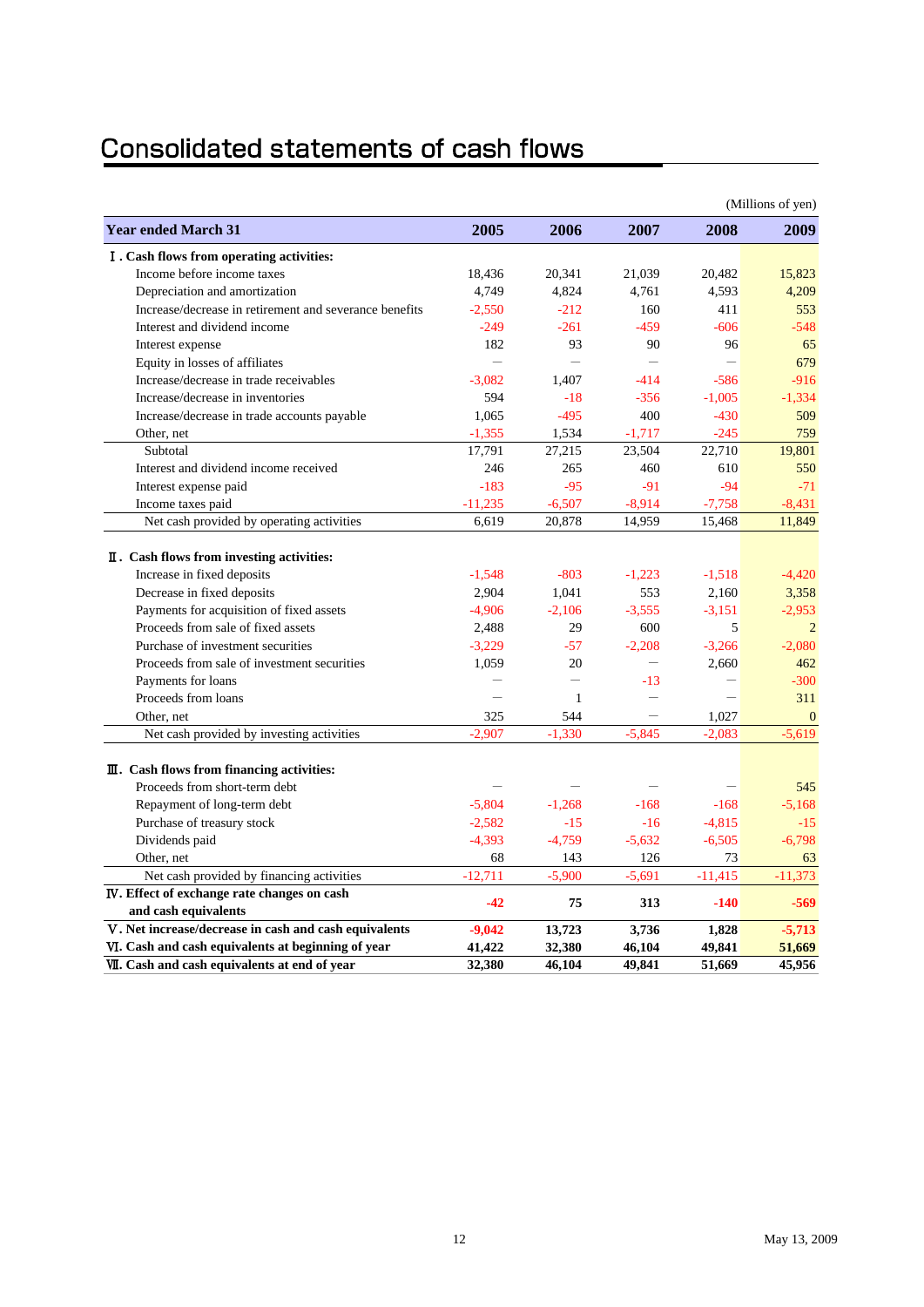# Capital expenditures and number of employees



| ■Capital expenditures      |       |      |       |       |       | (Millions of yen)              |
|----------------------------|-------|------|-------|-------|-------|--------------------------------|
| <b>Year ended March 31</b> | 2005  | 2006 | 2007  | 2009  | 2009  | <b>2010</b><br><b>Forecast</b> |
| Consolidated               | 1.674 | .420 | 2.716 | 2.758 | 2.744 | 1.830                          |

**Note:** Includes investment in facilities spent on a lease contract basis.

#### ■Depreciation and amortization (Millions of yen)

| <b>Year ended March 31</b>                      | 2005  | 2006  | 2007  | 2008     | 2009     | 2010<br><b>Forecast</b> |
|-------------------------------------------------|-------|-------|-------|----------|----------|-------------------------|
| Manufacturing cost                              | 1.613 | 1.546 | 1.494 | 1,635    | 1,822    | 1,740                   |
| Selling, general and<br>administrative expenses | 740   | 626   | 576   | 626      | 622      | 460                     |
| R&D expenses                                    | 1,312 | 1.157 | 1,212 | 1.091    | 946      | 1,060                   |
| Others                                          | 30    | 12    | 12    | $\Omega$ | $\Omega$ | 160                     |
| Consolidated                                    | 3,696 | 3,343 | 3.295 | 3,353    | 3,391    | 3,410                   |

| ∎Lease expenses            |       |       | (Millions of yen) |       |      |                         |
|----------------------------|-------|-------|-------------------|-------|------|-------------------------|
| <b>Year ended March 31</b> | 2005  | 2006  | 2007              | 2008  | 2009 | 2010<br><b>Forecast</b> |
| Consolidated               | 1.012 | 1.104 | 1.064             | 1.042 | 931  | 520                     |
| Manufacturing cost         | 891   | 994   | 936               | 925   | 821  | 430                     |

#### ■Number of employees

| <b>Year ended March 31</b> | 2005  | 2006  | 2007  | 2008  | 2009  |
|----------------------------|-------|-------|-------|-------|-------|
| Consolidated               | 2,308 | 2,312 | 2.409 | 2.483 | 2,690 |
| Sales division             | 790   | 785   | 853   | 907   | 1,007 |
| Production division        | 827   | 787   | 754   | 798   | 828   |
| R&D division               | 460   | 483   | 533   | 519   | 541   |
| Corporate or back-office   |       |       |       |       |       |
| division                   | 231   | 257   | 269   | 259   | 314   |

\*Forecasts in this report are based on the currently available information. Actual results may differ materially depending on a number of factors including adverse economic conditions etc.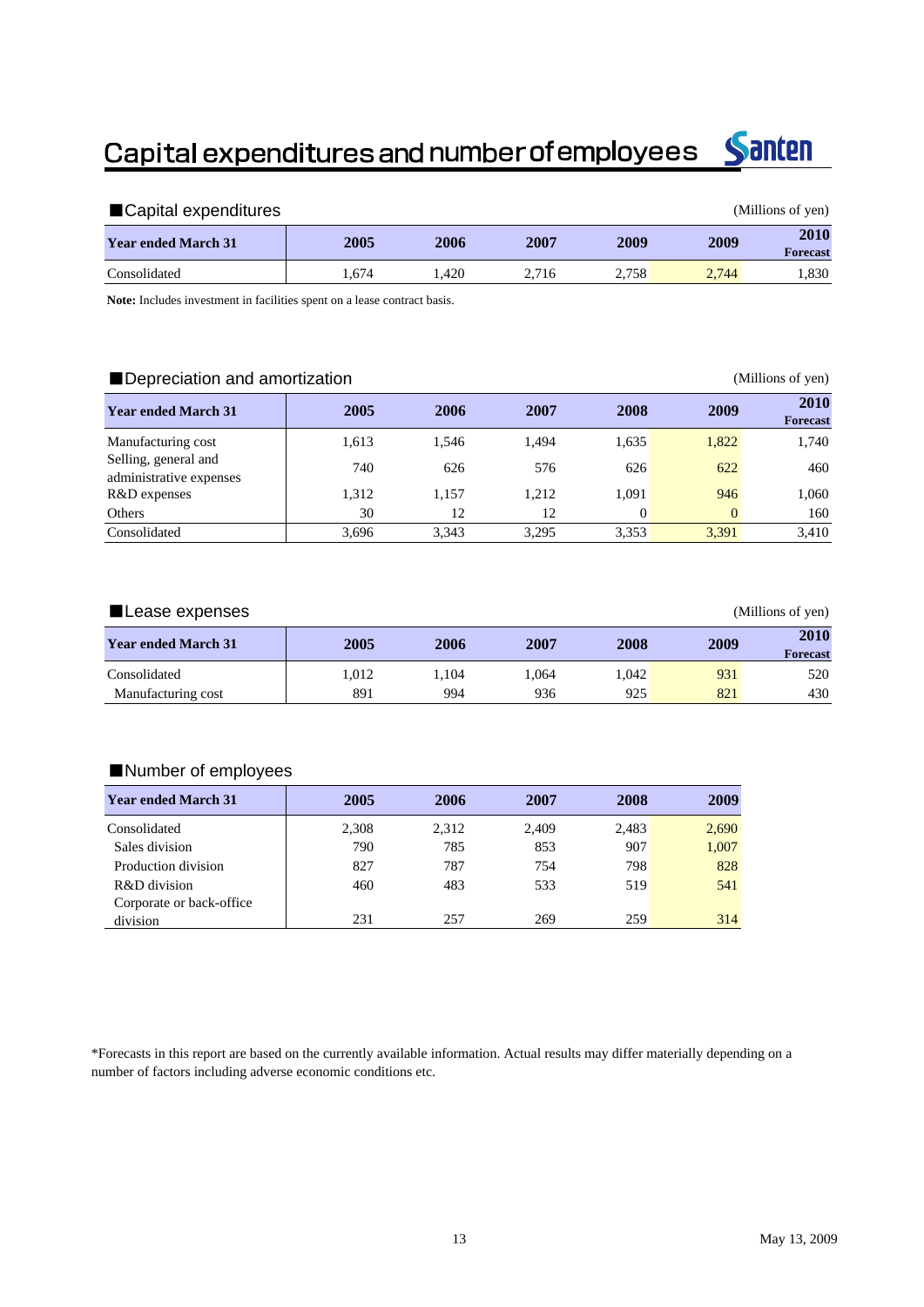### **Reference information Research & development**

#### ■ Pipeline of prescription pharmaceuticals (Clinical studies) Generic name Brand name/dev. code Indication | Original/licensor | Region | Ph I | Ph II | Ph III | NDA Filed Approved Launche Cravit | Japan Quixin | Bacterial conjunctivitis | Daiichi Sankyo | U.S. Oftaquix Europe Levofloxacin (1.5%) DE-108 Bacterial conjunctivitis Daiichi Sankyo Japan Levofloxacin + prednisolone A DE-094 Infectious keratitis Daiichi Sankyo U.S. Generic name Dev. code Indication | Original/licensor Region Ph I Ph II Ph III NDA Filed Japan **Europe** U.S. **(License out)** Asia\* Generic name Dev. code Indication Original/licensor Region Ph I Ph II Ph III NDA Filed Approved Launched Approved Launched Approved Launched Approved Launched Approved Launched Approved Launched Approved Launched Approved Diquafosol sodium DE-089 Corneal and conjunctival epithelia Corneal and conjunctival epithelial<br>lisorder associated with dry eve, etc. Inspire Pharm. Japan Generic name Dev. code Indication Original/licensor Region Ph I Ph II Ph III NDA Filed Approved Launche Lomerizine HCl DE-090 Glaucoma Schering-Plough Japan Generic name Dev. code Indication Original/in-licensor Region Ph I Ph II Ph III NDA Filed Approved Launche  $\overline{U}$ .s. Japan Generic name | Dev. code | Indication | Original/in-licensor | Region | Ph I | Ph II | Ph III | NDA Filed Approved Launche (Undetermined) DE-102 Diabetic macular edema Co-development with -development with Japan Generic name Dev. code Indication Original/in-licensor Region Ph I Ph II Ph III NDA Filed Approved Launched U.S. Japan Generic name | Dev. code | Indication | Original/in-licensor | Region | Ph I | Ph II | Ph III | NDA Filed Approved Launche (Undetermined) DE-105 Persistent corneal epithelial defects Original U.S. Generic name Dev. code Indication Original/in-licensor Region Ph I | Ph II | Ph III NDA Filed Approved Launched Sirolimus | DE-109 Wet age related macular degeneration(wet AMD). Diabetic macular edema(DME) MacuSight (U.S) Japan Expected to accelarate corneal epitherial migration and demonstrate high safety for intractable persistent corneal epitherial defects compared with existing therapy. (Phase I / II) Subconjunctival or intravitreal injection with immunosuppressive effect, anti-angiogenic effect, etc. Phase Ⅰ clinical trials in patients with wet AMD and DME have shown improvements in visual acuity that were consistent with morphological changes following a single administration of sirolimus. Santen made a research and development collaboration and license agreement with MacuSight for the Japanese and Asian development and commercialization of sirolimus for the treatment of ocular diseases. A ROCK inhibitor co-developed with Ube Industries for treatment of glaucoma and ocular hypertension which has a different action mechanism from any other existing drugs. Expected to show a strong IOP-reduction by promoting aqueous humor outflow by directly acting on trabecular meshwork cells. A new type of glaucoma treatment studied for inhibiting the progression of visual field defects. The only calcium antagonist in development as an oral glaucoma treatment. Compared with NMDA receptor antagonists, fewer systemic side effects are expected, thus having excellent safety. Marketed by Schering-Plough as a migraine treatment. Rivoglitazone **DE-101** Corneal and conjunctival epithelial Corneal and conjunctival epithelial [10] Daiichi Sankyo Prostaglandin derivative for treatment of glaucoma and ocular hypertension. Launched in Japan in Dec, 2008, and launched in Germany, Denmark, etc. Granted U.S. development rights to Merck in April 2009. NDA filed in Korea in Nov, 2007, and Phase III study is ongoing in China. (\*excluding Japan) May-08 A treatment for corneal and conjunctival epithelial disorder mostly associated with dry eye that stimulates the ocular surface to secrete tear fluid and components. Expected to be used in combination with existing treatments. A comparative Phase Ⅲ study met the primary objective and we filed for manufacturing and marketing approval for corneal and conjunctival epithelial disorder associated with dry eye, etc. A combination treatment of Fluoroquinolone antibacterial agent and steroids. Tafluprost DE-085 Glaucoma Ocular hypertension Co-development with Asahi Glass Dec-08 Jun-08 Nov-07 Expected to show a potent effect on corneal and conjunctival epithelial disorder mostly associated with dry eye by directly acting on the corneal and conjunctival epithelial cells. Unique mechanism of action which differs from existing treatments. Clinical study has currently been conducted as an oral anti-diabetic drug by Daiichi Sankyo in Japan and the U.S. (Phase I / II) A steroid microsphere product for a sustained release injection. Animal studies demonstrated sustained efficacy when injected around the affected area. Collaborated with Oakwood Laboratories (U.S.) for technical development in commercial scale.  $($ Undetermined) DE-104 Glaucoma Ocular hypertension Co-development with Ube Industries (Phase I / II) Levofloxacin (0.5%) Fluoroquinolone antibacterial agent. A higher-concentration product for control of drug resistance Nov-00 May-02 Apr-00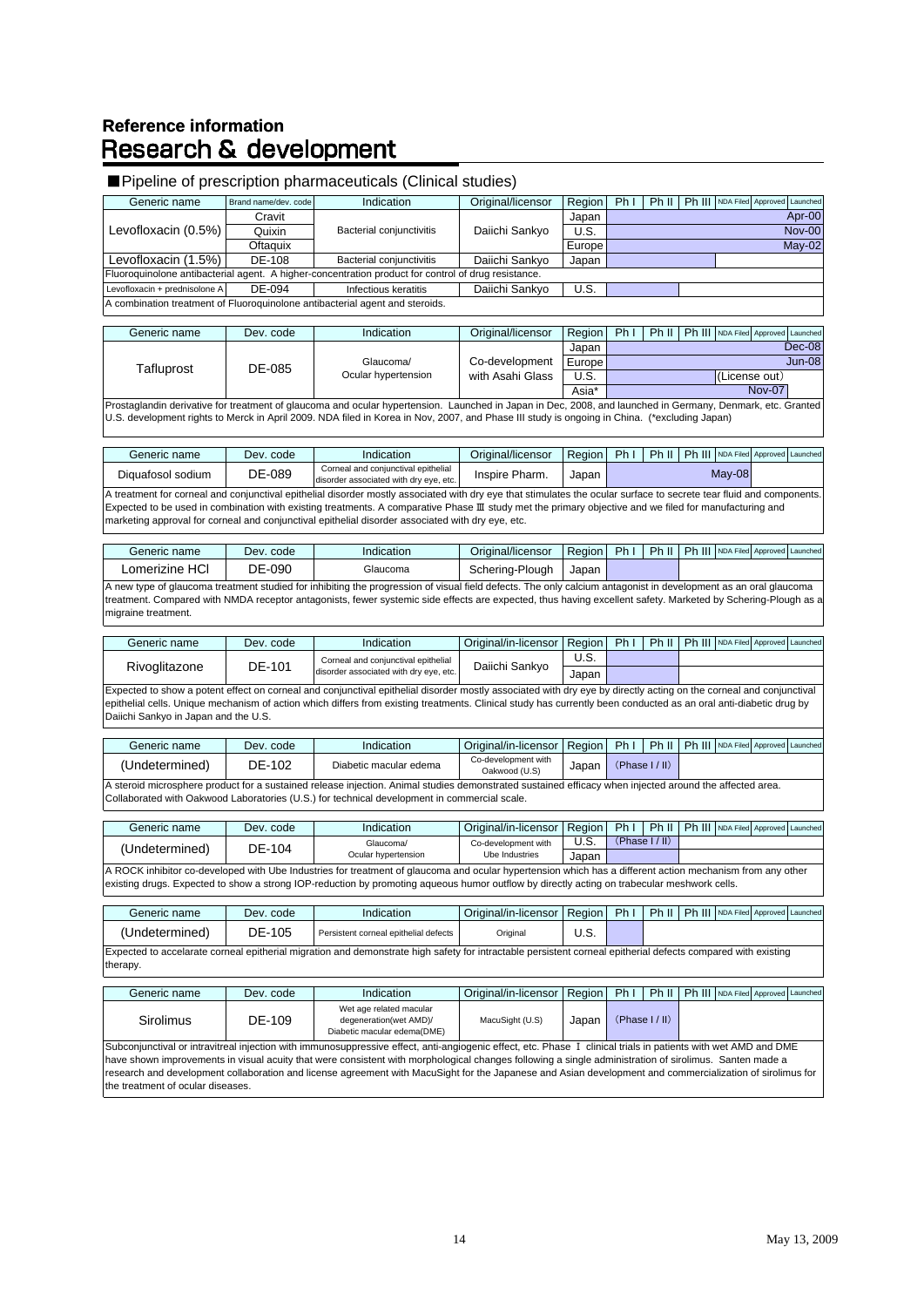# Reference information<br>Research & development

### ■ Pipeline of prescription pharmaceuticals (In preparation for clinical trials)

| Generic name       | Brand name                                                                | Indication                             | Original/in-licensor |
|--------------------|---------------------------------------------------------------------------|----------------------------------------|----------------------|
| <b>Bucillamine</b> | Rimatil                                                                   | Osteoarthritis (additional indication) | Original             |
|                    | Confirmed to be effective on joint inflammation caused by osteoarthritis. |                                        |                      |

### ■License out

| Dev. code                          | Indication                                                                                                                                                                                                                                                                                                                                                                                                                                                                            | Licensee | <b>Status</b> | in-licensor |
|------------------------------------|---------------------------------------------------------------------------------------------------------------------------------------------------------------------------------------------------------------------------------------------------------------------------------------------------------------------------------------------------------------------------------------------------------------------------------------------------------------------------------------|----------|---------------|-------------|
| DE-098<br>(Anti-APO-1<br>antibody) | Rheumatoid arthritis                                                                                                                                                                                                                                                                                                                                                                                                                                                                  | Argenes  | Phase I/II    | Centocor    |
|                                    | Joint injection that induces apoptosis in diseased joints of rheumatoid arthritis patients. Bulk pharmaceutical manufacturing<br>process for actual production scale has been established. Santen granted the domestic development rights to Argenes, Inc. The<br>compound had been in-licensed from Centocor. In Japan and Europe, the clinical study has been started. Santen continues to<br>hold the marketing rights in Japan and the overseas marketing and development rights. |          |               |             |

### ■Changes from Feb. 5, 2009

#### [ Status Change]

| Dev. code | Indication                                                                          | Status change                                   | <b>Clinical trial Region</b> |
|-----------|-------------------------------------------------------------------------------------|-------------------------------------------------|------------------------------|
| DE-104    | Glaucoma/<br>Ocular hypertension                                                    | Phase II $\rightarrow$ Phase I/II               | U.S.                         |
| DE-109    | Wet age related macular<br>degeneration<br>(wet AMD)/Diabetic macular<br>edema(DME) | Preparing Phase $I / II \rightarrow$ Phase I/II | Japan                        |

[License out]

| Generic name | Indication          | Licensee | Status     | Region |
|--------------|---------------------|----------|------------|--------|
| Tafluprost   | Glaucoma/           | Merck    | Phase III* | ບ.ບ.   |
|              | Ocular hvpertension |          |            |        |

\*:Santen Inc. has completed Phase III study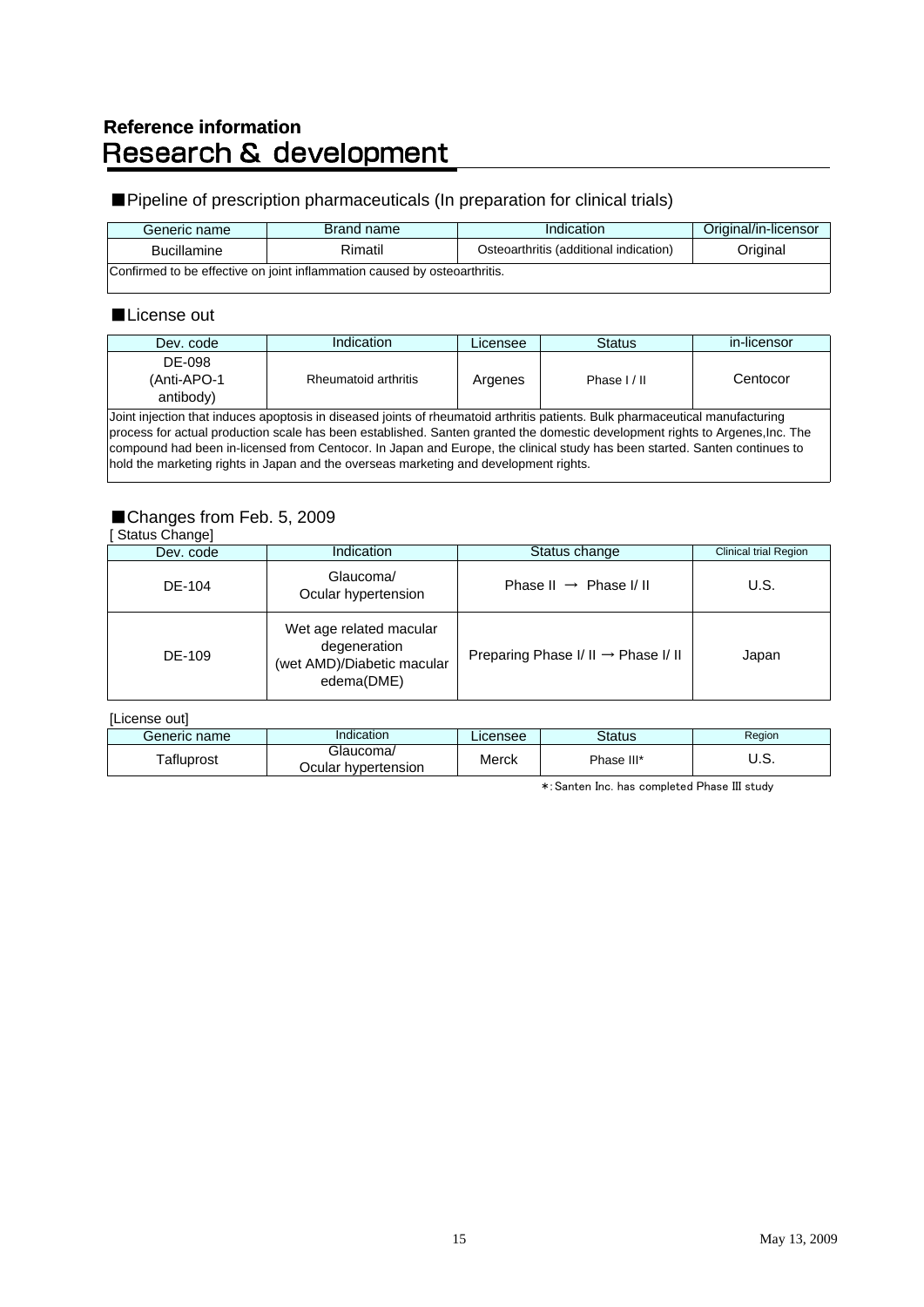# Pharmaceutical market in Japan

|                  | Revision of National Health Insurance (NHI) drug prices |        |                                 |        |                                 |        |                          |        |      |        |                                 |                      | (%)  |
|------------------|---------------------------------------------------------|--------|---------------------------------|--------|---------------------------------|--------|--------------------------|--------|------|--------|---------------------------------|----------------------|------|
|                  | 1997                                                    | 1998   | 1999                            | 2000   | 2001                            | 2002   | 2003                     | 2004   | 2005 | 2006   | 2007                            | 2008                 | 2009 |
| Industry average | $-4.4$                                                  | $-9.7$ | $\qquad \qquad -$               | $-7.0$ | $\hspace{0.1mm}-\hspace{0.1mm}$ | $-6.3$ | $\overline{\phantom{m}}$ | $-4.2$ |      | $-6.7$ | $-$                             | early $-5\%$         | 0.0  |
| Ophthalmic drugs | $-1.8$                                                  | $-75$  | $\hspace{0.1mm}-\hspace{0.1mm}$ | $-6.2$ | $\hspace{0.1mm}-\hspace{0.1mm}$ | $-6.0$ | $\hspace{0.05cm}$        | $-2.7$ |      | $-5.5$ | $\hspace{0.1mm}-\hspace{0.1mm}$ | late $-3\%$          | 0.0  |
| Santen           | $-1.3$                                                  | $-72$  | $\qquad \qquad -$               | $-57$  | $\hspace{0.1mm}-\hspace{0.1mm}$ | $-6.0$ | $\qquad \qquad -$        | $-3.2$ |      | $-5.3$ | $\overline{\phantom{m}}$        | $mid -3%$            | 0.0  |
|                  |                                                         |        |                                 |        |                                 |        |                          |        |      |        |                                 | (Compiled by Santen) |      |

Revision of NHI drug prices:

In Japan, drug prices are generally revised every two years to reflect their market price. The drugs marketed at lower market prices will bear larger reduction margins at the revision.

### ■Major healthcare reforms

|         | 1997 | Enforcement of the Revised Health Insurance System Law<br>Increased contribution for insured employees (10% to 20%)<br>Revision of the Insurance Law for Seniors<br>Contribution: 500 yen/day for out-patients (up to four times a month) and 1,000 yen/day for<br>in-patients                                                                                                                                                                                                                                                                                                                                                                                                                              |
|---------|------|-------------------------------------------------------------------------------------------------------------------------------------------------------------------------------------------------------------------------------------------------------------------------------------------------------------------------------------------------------------------------------------------------------------------------------------------------------------------------------------------------------------------------------------------------------------------------------------------------------------------------------------------------------------------------------------------------------------|
|         | 2001 | Revision of the Insurance Law for Seniors<br>Contribution: fixed rate of 10% for out-patients and in-patients                                                                                                                                                                                                                                                                                                                                                                                                                                                                                                                                                                                               |
| April   | 2002 | Reimbursed consulting fee for physicians were reduced by 2.7% on average<br>Revision of prescription fee (two points are added for every prescription of generic drugs)                                                                                                                                                                                                                                                                                                                                                                                                                                                                                                                                     |
| October | 2002 | Increased contribution for seniors (fixed amount system was abolished for a uniform fixed rate<br>system of 10% contribution)                                                                                                                                                                                                                                                                                                                                                                                                                                                                                                                                                                               |
| April   | 2003 | Increased contribution for insured employees (20% to 30%)                                                                                                                                                                                                                                                                                                                                                                                                                                                                                                                                                                                                                                                   |
| April   | 2006 | Revision of the prescription form from the standpoint of attempting environmental<br>considerations of the generic use promotion                                                                                                                                                                                                                                                                                                                                                                                                                                                                                                                                                                            |
| October | 2006 | Increased contribution for seniors (from the age of 70) who have a certain amount of income<br>$(20\% \text{ to } 30\%)$                                                                                                                                                                                                                                                                                                                                                                                                                                                                                                                                                                                    |
| April   | 2008 | Change in prescription format in order to promote usage of generic drugs (the prescribing<br>doctor's signature and seal are required in case the use of a generic drug is not recommended).<br>Revised dispensing fee (basic dispensing fee was decreased from 42 points to 40 points;<br>however, 4 points will be added in cases where 30% of total prescription drugs dispensed by a<br>pharmacy are generic drugs.)<br>Revised medical fee (ophthalmic drugs, eye wash, monoculus will be included in basic<br>medical fee).<br>Unifying "medical insurance for patients over 75 years old" into "medical insurance system<br>for late stage elderly population (long-life medical insurance system)." |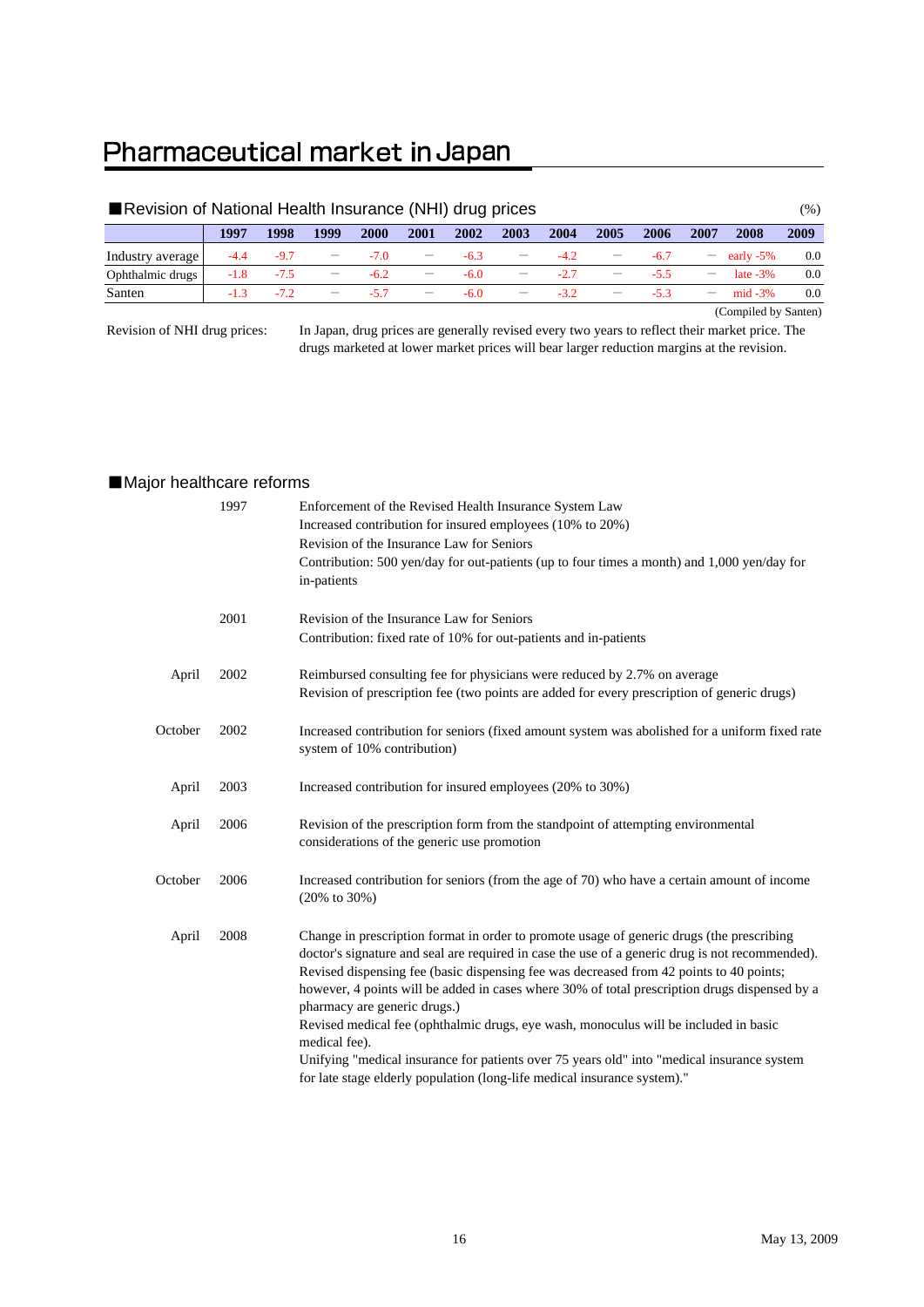# Santen

#### ■Market shares (Billions of yen)

| <b>Year ended March 31</b> | 2005  | 2006  | 2007  | 2008  | 2009  |
|----------------------------|-------|-------|-------|-------|-------|
| Prescription ophthalmics   | 39.6% | 40.9% | 39.7% | 38.9% | 38.0% |
|                            | 207.7 | 213.1 | 214.4 | 221.0 | 226.9 |
| Anti-rheumatic drugs       | 42.9% | 45.2% | 46.3% | 46.1% | 45.0% |
|                            | 23.3  | 23.8  | 23.2  | 24.1  | 24.8  |

Notes: - On an NHI drug price basis. Copyright IMS Japan KK, 2009

- Lower figures indicate market size. Source: Santen analysis based on IMS data(JPM)

and biologic agents.

- Anti-rheumatic drugs exclude immunosuppressants Period: 2003.4-2009.3; Unauthorized copy prohibited

| ■ Market shares by therapeutic area - prescription ophthalmics | (Billions of yen) |       |       |       |       |
|----------------------------------------------------------------|-------------------|-------|-------|-------|-------|
| <b>Year ended March 31</b>                                     | 2005              | 2006  | 2007  | 2008  | 2009  |
| Anti-glaucoma                                                  | 20.0%             | 23.2% | 22.1% | 20.8% | 20.3% |
|                                                                | 74.9              | 79.0  | 79.9  | 83.1  | 85.0  |
| Anti-infective                                                 | 80.3%             | 78.3% | 76.1% | 73.5% | 72.1% |
|                                                                | 26.5              | 26.7  | 25.9  | 25.6  | 24.9  |
| Anti-allergy                                                   | 22.4%             | 24.8% | 24.3% | 22.7% | 21.0% |
|                                                                | 28.4              | 24.6  | 24.7  | 25.4  | 28.2  |
| Agents for surgeries                                           | 41.0%             | 42.6% | 42.8% | 43.0% | 42.8% |
|                                                                | 13.6              | 14.4  | 14.1  | 15.1  | 15.2  |
| Corneal disease treatments                                     | 81.0%             | 80.7% | 79.3% | 78.7% | 77.7% |
|                                                                | 23.0              | 25.5  | 26.4  | 28.8  | 30.5  |
| Anti-cataract                                                  | 57.4%             | 60.3% | 62.6% | 66.2% | 68.8% |
|                                                                | 6.8               | 6.5   | 6.3   | 6.1   | 5.9   |
| Corticosteroids                                                | 52.8%             | 52.6% | 51.4% | 51.3% | 50.7% |
|                                                                | 11.5              | 11.2  | 10.8  | 10.6  | 10.5  |

Notes: - On an NHI drug price basis. Copyright IMS Japan KK, 2009

- Lower figures indicate market size. Source: Santen analysis based on IMS data(JPM) Period: 2003.4-2009.3; Unauthorized copy prohibited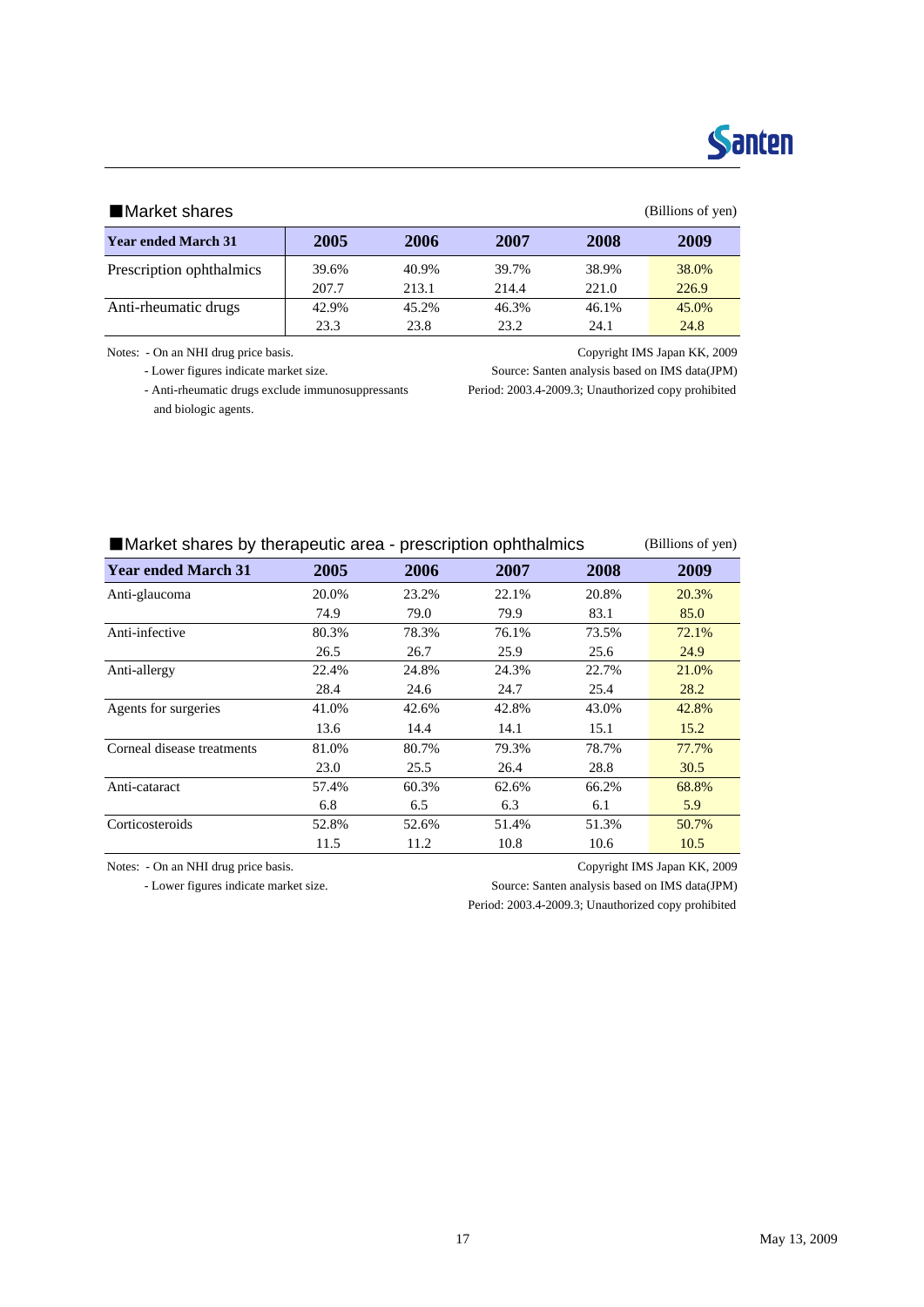# **Stock information**

| ■Stock price (Osaka Securities Exchange 1st market) |       |                      |               |       |                      |        |       | (Yen and thousand shares) |               |        |       |                      |
|-----------------------------------------------------|-------|----------------------|---------------|-------|----------------------|--------|-------|---------------------------|---------------|--------|-------|----------------------|
|                                                     |       | <b>Apr-08 May-08</b> | <b>Jun-08</b> |       | <b>Jul-08 Aug-08</b> | Sep-08 |       | <b>Oct-08 Nov-08</b>      | <b>Dec-08</b> | Jan-09 |       | <b>Feb-09 Mar-09</b> |
| Stock price:                                        |       |                      |               |       |                      |        |       |                           |               |        |       |                      |
| Open                                                | 2.330 | 2.550                | 2.900         | 2.695 | 2.905                | 2.950  | 2.745 | 2.545                     | 2.515         | 2.750  | 2.880 | 2,680                |
| High                                                | 2.590 | 2.990                | 2.935         | 2.965 | 3.050                | 2.975  | 2.825 | 2.880                     | 2.760         | 2.950  | 2.880 | 2,865                |
| Low                                                 | 2.325 | 2.465                | 2.620         | 2,535 | 2.720                | 2.605  | 2.125 | 2.490                     | 2.460         | 2.575  | 2.605 | 2,560                |
| End of month                                        | 2.570 | 2.945                | 2.665         | 2.950 | 2.955                | 2.670  | 2.480 | 2.530                     | 2.710         | 2.895  | 2.700 | 2,740                |
| Volume                                              | 4.952 | 6,183                | 7.886         | 5.282 | 5.877                | 5.414  | 8.765 | 4.427                     | 4.501         | 6.172  | 5.068 | 8,958                |



| Major shareholders                                       |                 | As of March 31, 2009 |
|----------------------------------------------------------|-----------------|----------------------|
| <b>Name</b>                                              | Number of       | <b>Percentage of</b> |
|                                                          | shares held     | investment           |
|                                                          | Thousand shares | %                    |
| Japan Trustee Services Bank, Ltd.                        | 12,388          | 14.3                 |
| The Master Trust Bank of Japan, Ltd.                     | 6,308           | 7.3                  |
| Mita Sangyo Co., Ltd.                                    | 4.756           | 5.5                  |
| The Bank of Tokyo-Mitsubishi UFJ, Ltd.                   | 4.241           | 4.9                  |
| Nippon Life Insurance Company                            | 3,017           | 3.5                  |
| Tokio Marine & Nichido Fire Insurance Co., Ltd.          | 2,668           | 3.1                  |
| Trust & Custody Services Bank, Ltd.                      | 2,057           | 2.4                  |
| RBC Dexia Investor Servicestrust, London-lending account | 1.905           | 2.2                  |
| Daiichi Sankyo Company, Limited                          | 1,642           | 1.9                  |
| Ono Pharmaceutical Co., Ltd.                             | 1,630           | 1.9                  |

Note: Santen Pharmaceutical Co., Ltd has held the treasury stock (1,893 thousand shares), but it is excluded from the major shareh

#### ■Stock option

| <b>Year ended March 31</b>                                      | 2005  | 2006  | 2007  | 2008  | 2009  |
|-----------------------------------------------------------------|-------|-------|-------|-------|-------|
| Stock option balance (thousand shares)                          | 504.3 | 541.0 | 569.6 | 627.5 | 739.7 |
| Granted in June 1998 - 106 thousand shares at 1,540 yen/share   | 35.0  | 27.0  | 24.0  | 24.0  | 0.0   |
| Granted in June 1999 - 66 thousand shares at 2,480 yen/share    | 66.0  | 57.3  | 48.0  | 37.0  | 37.0  |
| Granted in June 2000 - 60 thousand shares at 2,705 yen/share    | 60.0  | 58.0  | 48.2  | 46.2  | 45.2  |
| Granted in June 2001 - 55 thousand shares at 2,299 yen/share    | 55.0  | 42.6  | 38.6  | 38.6  | 34.0  |
| Granted in June 2002 - 92 thousand shares at 1,326 yen/share    | 72.5  | 53.7  | 32.1  | 30.9  | 26.2  |
| Granted in June 2003 - 137.6 thousand shares at 1,176 yen/share | 137.6 | 95.0  | 72.9  | 55.2  | 44.8  |
| Granted in June 2004 - 78.2 thousand shares at 1,743 yen/share  | 78.2  | 78.2  | 73.9  | 66.1  | 61.3  |
| Granted in June 2005 - 129.2 thousand shares at 2,480 yen/share |       | 129.2 | 129.2 | 127.5 | 127.5 |
| Granted in June 2006 - 102.7 thousand shares at 2,715 yen/share |       |       | 102.7 | 102.7 | 102.7 |
| Granted in June 2007 - 99.3 thousand shares at 3,050 yen/share  |       |       |       | 99.3  | 99.3  |
| Granted in June 2008 - 161.7 thousand shares at 2,734 yen/share |       |       |       |       | 161.7 |

#### ■Purchase of Treasury stock

| <b>Year ended March 31</b>                           | 2005  | 2006                     | 2007                            | 2008  | 2009 |
|------------------------------------------------------|-------|--------------------------|---------------------------------|-------|------|
| A purchased amount of money (millions of yen)        | 2.569 | $\overline{\phantom{0}}$ | $\overline{\phantom{a}}$        | 4.800 | $-$  |
| The number of the purchased stocks (thousand shares) | . 351 | $\overline{\phantom{a}}$ | $\hspace{0.1mm}-\hspace{0.1mm}$ | 1.833 |      |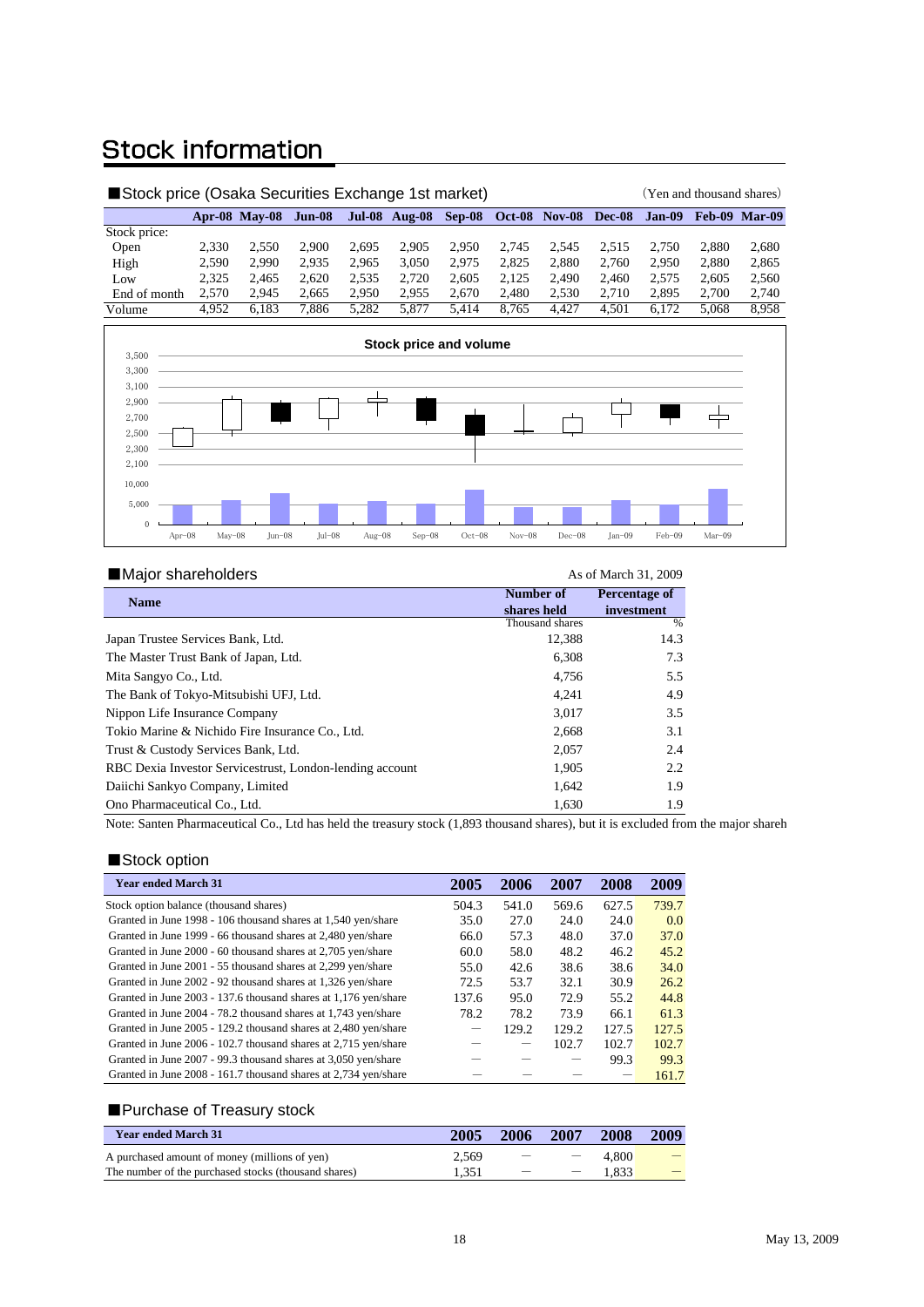

| <b>Year ended March 31</b>   | 2005     |                   | 2006            |             | 2007            |             | 2008     |             | 2009            |                   |
|------------------------------|----------|-------------------|-----------------|-------------|-----------------|-------------|----------|-------------|-----------------|-------------------|
|                              | Thousand |                   | Propor-Thousand |             | Propor-Thousand | Propor-     | Thousand |             | Propor-Thousand | Propor-           |
|                              | shares   | $\frac{1}{2}$ (%) | shares          | tion $(\%)$ | shares          | tion $(\%)$ | shares   | tion $(\%)$ | shares          | $\frac{1}{2}$ (%) |
| Financial institutions       | 28,423   | 32.8              | 29,514          | 34.0        | 30,366          | 35.0        | 33,186   | 38.2        | 36,226          | 41.6              |
| City & regional banks        | 4,636    | 5.3               | 4,659           | 5.4         | 4,628           | 5.3         | 4,907    | 5.6         | 4,794           | 5.5               |
| Trust banks                  | 15,768   | 18.2              | 16,577          | 19.1        | 17,049          | 19.6        | 19,133   | 22.0        | 23,714          | 27.3              |
| (concerned in trust works)   | 13,022   |                   | 14,039          |             | 14,538          |             | 16,680   |             | 21,167          |                   |
| Life and non-life insurance  | 7.973    | 9.2               | 8.004           | 9.2         | 8.470           | 9.8         | 8.924    | 10.3        | 7,254           | 8.3               |
| Other financial institutions | 45       | 0.1               | 274             | 0.3         | 217             | 0.3         | 221      | 0.3         | 462             | 0.5               |
| Securities firms             | 346      | 0.4               | 865             | 1.0         | 1,486           | 1.7         | 585      | 0.7         | 526             | 0.6               |
| Other institutions           | 11,788   | 13.6              | 11,823          | 13.6        | 12,375          | 14.2        | 13,014   | 15.0        | 13,071          | 15.0              |
| Foreign investors            | 32,874   | 38.0              | 31,519          | 36.3        | 31,024          | 35.7        | 25,227   | 29.0        | 23,679          | 27.3              |
| Individual investors         | 13,187   | 15.2              | 12,985          | 15.0        | 11,521          | 13.3        | 12,963   | 14.9        | 11,516          | 13.3              |
| Treasury stock               | 39       | 0.0               | 45              | 0.1         | 50              | 0.1         | 1,888    | 2.2         | 1,893           | 2.2               |
| Total                        | 86,658   | 100.0             | 86,751          | 100.0       | 86,825          | 100.0       | 86,866   | 100.0       | 86,916          | 100.0             |

### ■Breakdown of shareholding by number of shares

### ■Breakdown of shareholding by number of shareholders

| <b>Year ended March 31</b>   | 2005         |         | 2006                  |         | 2007                  |         | 2008                  |         | 2009                  |                   |
|------------------------------|--------------|---------|-----------------------|---------|-----------------------|---------|-----------------------|---------|-----------------------|-------------------|
|                              | Number of    | Propor- | Number of             | Propor- | Number of             | Propor- | Number of             | Propor- | Number of             | Propor-           |
|                              | shareholders |         | tion (%) shareholders |         | tion (%) shareholders |         | tion (%) shareholders |         | tion (%) shareholders | $\frac{1}{2}$ (%) |
| Financial institutions       | 91           | 1.1     | 107                   | 0.8     | 88                    | 0.9     | 88                    | 0.6     | 81                    | 0.7               |
| City & regional banks        | 9            | 0.1     | 10                    | 0.1     | 7                     | 0.1     | 14                    | 0.1     | 11                    | 0.1               |
| Trust banks                  | 47           | 0.6     | 52                    | 0.4     | 44                    | 0.4     | 30                    | 0.2     | 26                    | 0.2               |
| Life and non-life insurance  | 31           | 0.4     | 32                    | 0.2     | 26                    | 0.3     | 29                    | 0.2     | 33                    | 0.3               |
| Other financial institutions | 4            | 0.0     | 13                    | 0.1     | 11                    | 0.1     | 15                    | 0.1     | 11                    | 0.1               |
| Securities firms             | 28           | 0.3     | 31                    | 0.2     | 37                    | 0.4     | 38                    | 0.3     | 36                    | 0.3               |
| Other institutions           | 128          | 1.5     | 236                   | 1.7     | 133                   | 1.3     | 150                   | 1.2     | 137                   | 1.2               |
| Foreign investors            | 172          | 2.0     | 255                   | 1.9     | 306                   | 3.0     | 268                   | 2.1     | 355                   | 3.2               |
| Individual investors         | 8,089        | 95.1    | 12,927                | 95.4    | 9,451                 | 94.4    | 12,568                | 95.8    | 10.570                | 94.6              |
| Treasury stock               |              | 0.0     |                       | 0.0     |                       | 0.0     |                       | 0.0     | 1                     | 0.0               |
| Total                        | 8,509        | 100.0   | 13,557                | 100.0   | 10.016                | 100.0   | 13,113                | 100.0   | 11,180                | 100.0             |





Individual investors 94.6%

Treasury stock 0.0%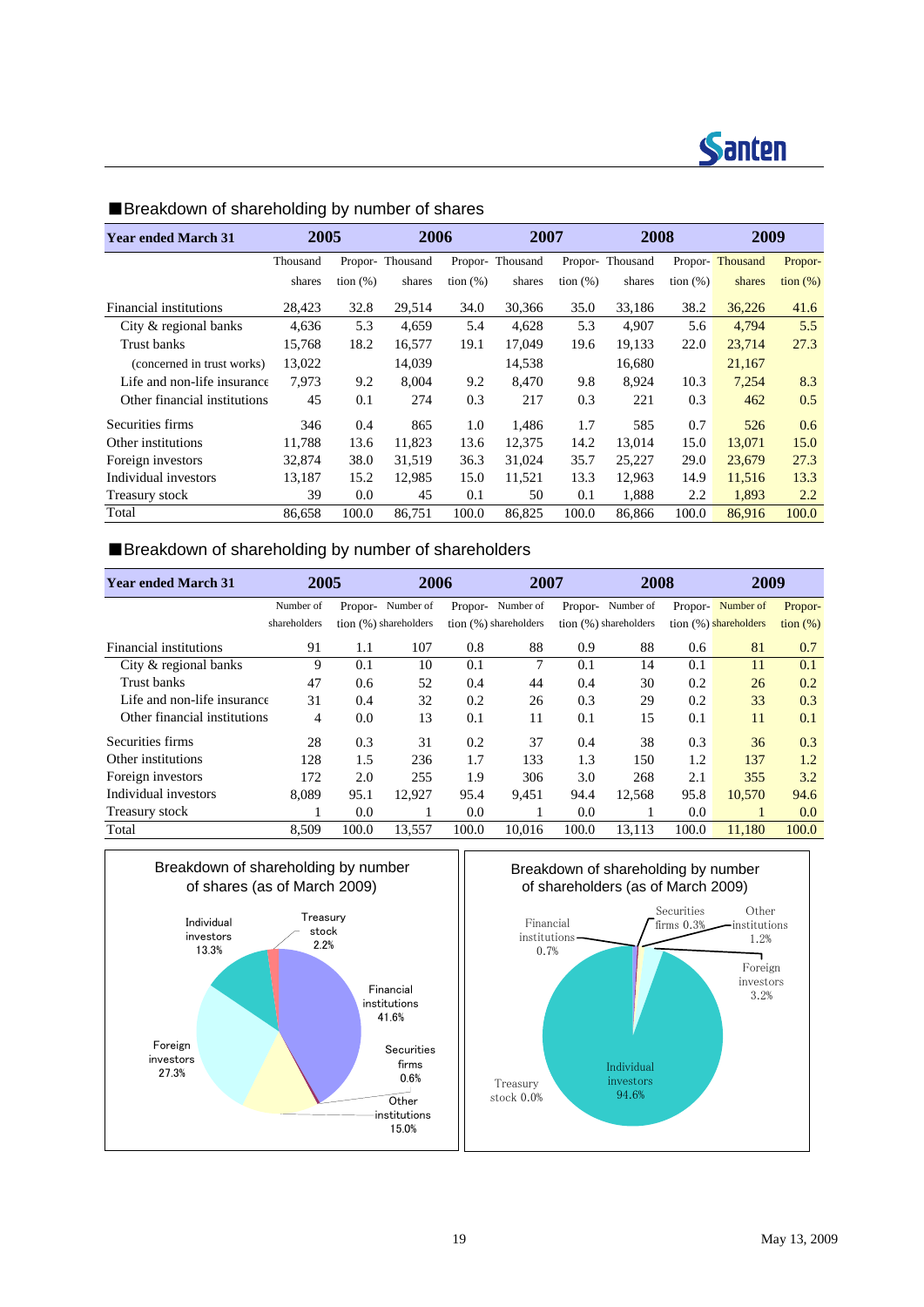# **Consolidated subsidiaries**

### 【Domestic】

| Claire Co., Ltd.              |                                                                              |                 |                                                                        |                     |       |  |  |  |  |  |
|-------------------------------|------------------------------------------------------------------------------|-----------------|------------------------------------------------------------------------|---------------------|-------|--|--|--|--|--|
| Main business                 | Cleaning of antidust and sterilized clothing                                 |                 |                                                                        |                     |       |  |  |  |  |  |
| Location                      | Shiga, Japan                                                                 | Paid-in capital | 90 million yen                                                         | Equity owned        | 100%  |  |  |  |  |  |
|                               |                                                                              |                 |                                                                        |                     |       |  |  |  |  |  |
| <b>[Overseas]</b>             |                                                                              |                 |                                                                        |                     |       |  |  |  |  |  |
| Santen Holdings U.S. Inc.     |                                                                              |                 |                                                                        |                     |       |  |  |  |  |  |
| Main business                 |                                                                              |                 | Holding company for North American businesses and business development |                     |       |  |  |  |  |  |
| Location                      | California, U.S.A.                                                           | Paid-in capital | 24,784 thousand US\$                                                   | Equity owned        | 100%  |  |  |  |  |  |
|                               |                                                                              |                 |                                                                        |                     |       |  |  |  |  |  |
| Santen Inc.                   |                                                                              |                 |                                                                        |                     |       |  |  |  |  |  |
| Main business                 | Clinical development of pharmaceuticals                                      |                 |                                                                        |                     |       |  |  |  |  |  |
| Location                      | Paid-in capital<br>California, U.S.A.<br>8,765 thousand US\$<br>Equity owned |                 |                                                                        |                     |       |  |  |  |  |  |
|                               |                                                                              |                 |                                                                        |                     | 100%* |  |  |  |  |  |
| Advanced Vision Science, Inc. |                                                                              |                 |                                                                        |                     |       |  |  |  |  |  |
| Main business                 | Research and development, production and marketing of medical devices        |                 |                                                                        |                     |       |  |  |  |  |  |
| Location                      | California, U.S.A.                                                           | Paid-in capital | 10 thousand US\$                                                       | Equity owned        | 100%* |  |  |  |  |  |
|                               |                                                                              |                 |                                                                        |                     |       |  |  |  |  |  |
| Phacor Inc.                   |                                                                              |                 |                                                                        |                     |       |  |  |  |  |  |
| Main business                 |                                                                              |                 |                                                                        |                     |       |  |  |  |  |  |
| Location                      | California, U.S.A.                                                           | Paid-in capital | 10 thousand US\$                                                       | Equity owned        | 100%* |  |  |  |  |  |
|                               |                                                                              |                 |                                                                        |                     |       |  |  |  |  |  |
| Santen Oy                     |                                                                              |                 |                                                                        |                     |       |  |  |  |  |  |
| Main business                 | Development, production and marketing of pharmaceuticals                     |                 |                                                                        |                     |       |  |  |  |  |  |
| Location                      | Tampere, Finland                                                             | Paid-in capital | 20,000 thousand euros                                                  | Equity owned        | 100%  |  |  |  |  |  |
|                               |                                                                              |                 |                                                                        |                     |       |  |  |  |  |  |
| SantenPharma AB               |                                                                              |                 |                                                                        |                     |       |  |  |  |  |  |
| Main business                 | Marketing support of pharmaceuticals                                         |                 |                                                                        |                     |       |  |  |  |  |  |
| Location                      | Stockholm, Sweden                                                            | Paid-in capital | 500 thousand S.KR                                                      | Equity owned        | 100%  |  |  |  |  |  |
|                               |                                                                              |                 |                                                                        |                     |       |  |  |  |  |  |
| Santen GmbH                   |                                                                              |                 |                                                                        |                     |       |  |  |  |  |  |
| Main business                 | Marketing of pharmaceuticals and business development                        |                 |                                                                        |                     |       |  |  |  |  |  |
| Location                      | Germaring, Germany                                                           | Paid-in capital | 25 thousand euros                                                      | <b>Equity</b> owned | 100%  |  |  |  |  |  |
|                               |                                                                              |                 |                                                                        |                     |       |  |  |  |  |  |
|                               | Santen Pharmaceutical (China) Co., Ltd.                                      |                 |                                                                        |                     |       |  |  |  |  |  |
| Main business                 | Development, production and marketing of pharmaceuticals                     |                 |                                                                        |                     |       |  |  |  |  |  |
| Location                      | Suzhou, China                                                                | Paid-in capital | 2,500 million yen                                                      | Equity owned        | 100%  |  |  |  |  |  |
|                               |                                                                              |                 |                                                                        |                     |       |  |  |  |  |  |
|                               | Taiwan Santen Pharmaceutical Co., Ltd.                                       |                 |                                                                        |                     |       |  |  |  |  |  |
| Main business                 | Import and marketing of pharmaceuticals                                      |                 |                                                                        |                     |       |  |  |  |  |  |
| Location                      | Taipei, Taiwan                                                               | Paid-in capital | 42,000 thousand Taiwan dollars                                         | Equity owned        | 100%  |  |  |  |  |  |
|                               |                                                                              |                 |                                                                        |                     |       |  |  |  |  |  |
|                               | Santen Pharmaceutical Korea, Co., Ltd.                                       |                 |                                                                        |                     |       |  |  |  |  |  |
| Main business                 | Import and marketing of pharmaceuticals                                      |                 |                                                                        |                     |       |  |  |  |  |  |
| Location                      | Seoul, Korea                                                                 | Paid-in capital | 1,500,000 thousand won                                                 | Equity owned        | 100%  |  |  |  |  |  |

\* Indirect investment through Santen Holdings U.S. Inc.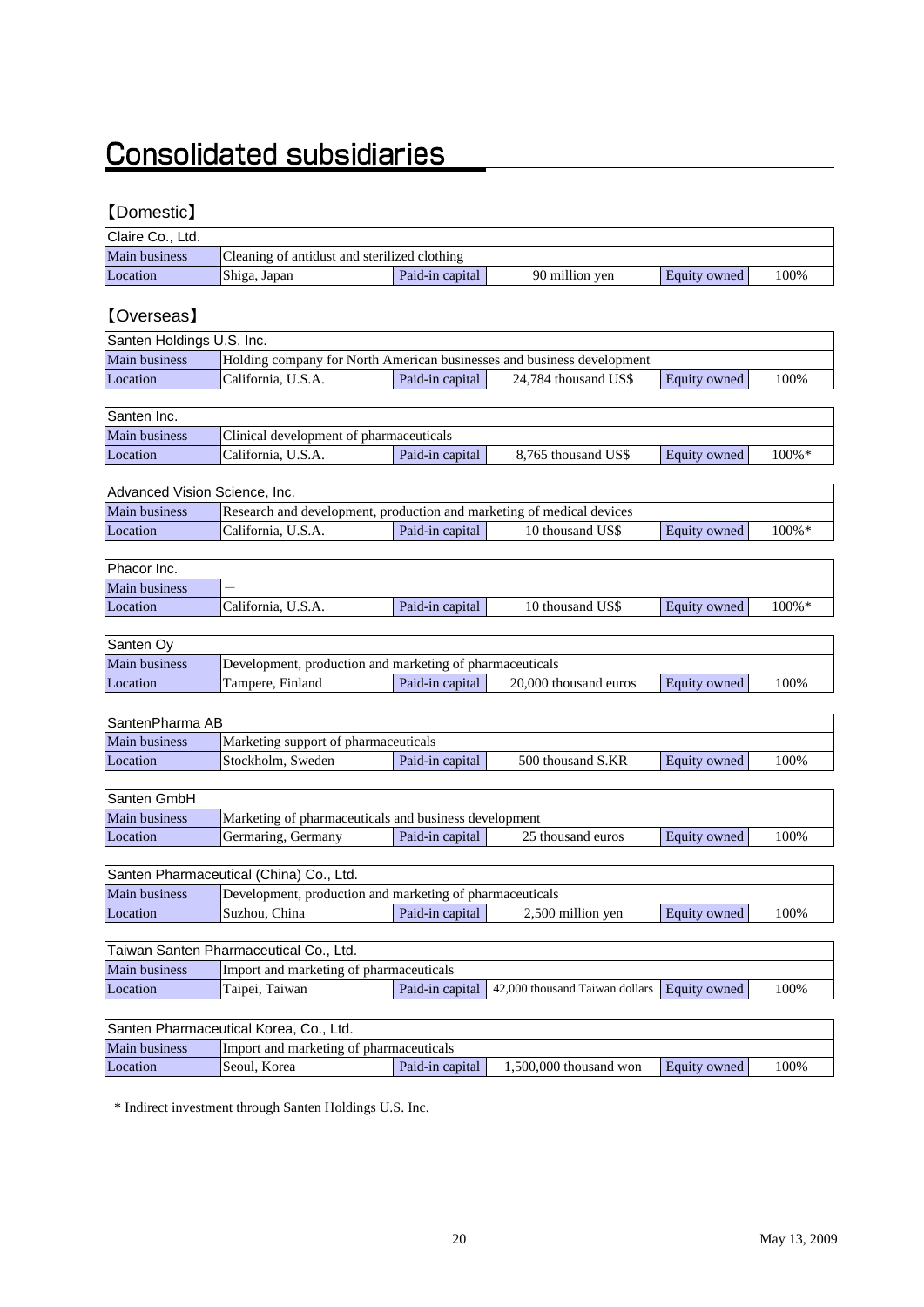# **News releases**

### **News releases during April 2008-March 2009**

For details, please refer to our Web site (http://www.santen.co.jp/en/).

(Date) (Summary)

**2008**

### **7-May Santen Oy Receives Marketing Authorization for its Glaucoma and Ocular Hypertension Treatment, TAFLOTAN in Denmark**

Santen Oy, a wholly owned subsidiary in Finland, Tampere, received the marketing authorization for its new glaucoma and ocular hypertension treatment drug TAFLOTAN (development code: DE-085, generic name: Tafluprost) in Denmark on April 30, 2008. TAFLOTAN is a prostaglandin analogue developed for reduction of intraocular pressure in primary open angle glaucoma and ocular hypertension, which was co-developed by Santen Pharmaceutical Co., Ltd. and Asahi Glass Co., Ltd.

#### **23-May Santen to Issue Stock Acquisition Rights to the Directors**

#### **Santen to Issue Stock Acquisition Rights to the Corporate Officers**

Santen's Board of Directors on May 20, 2008 adopted a resolution to issue rights to subscribe for new shares as stock options withouth consideration to Santen directors and corporate officers. The resolution was approved at the 96th Annual General Meeting of Shareholders held on June 25, 2008.

#### **2-Jun Santen Files Manufacturing and Marketing Approval for Corneal and Conjunctival Epithelial Disorder Treatment DE-089 (JAN: Diquafosol sodium)**

Santen filed manufacturing and marketing approval for its corneal and conjunctival epithelial disorder treatment DE-089 (JAN: Diquafosol sodium) to the Japanese Ministry of Health, Labour and Welfare on May 30, 2008. DE-089 was licensed from Inspire Pharm (U.S.A) and developed by Santen as a treatment for corneal and conjunctival epithelial disorder mostly associated with dry eye.

#### **2-Jun Santen and MacuSight Announce Collaboration and License Agreement for Sirolimus in Ocular Diseases and Conditions**

Santen and MacuSight entered into a research and development collaboration and license agreement for the Japanese and Asian development and commercialization of sirolimus for the treatment of ocular diseases and conditions including wet age related macular degeneration (wet AMD) and diabetic macular edema (DME). Sirolimus, originally known as rapamycin, is a highly-potent, broadacting compound that has demonstrated the ability to combat a broad range of ocular diseases and conditions.

#### **10-Jun Santen to Revise its Performance Forecast**

As Santen made collaboration and license agreement for the Japanese and Asian development and commercialization of Sirolimus (DE-109) with MacuSight, announced on June 2, 2008, Santen makes an initial upfront payment of \$50 million. This payment has an impact on operating income of both consolidated and non-consolidated. Consequently, Santen revised performance forecasts for the half and full year of FY2008. Ordinary income and net income for the first quarter have been forecast to fall below the previously announced forecast.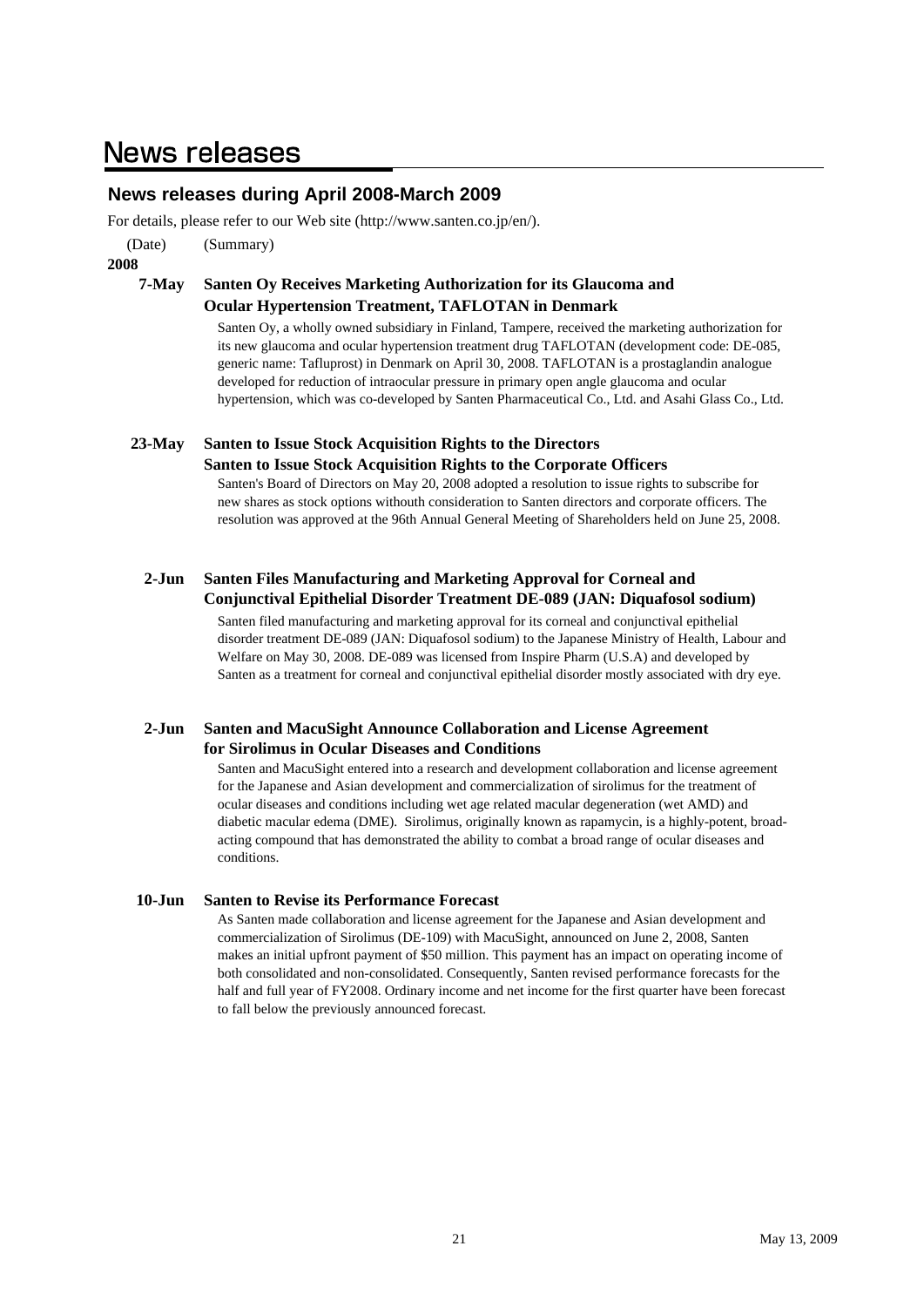

#### (Date) (Summary)

**2008**

#### **3-Oct Santen to Launch Sante 40i OTC Eye Drop**

Santen launched the new Sante 40i OTC eye drop on October 10, 2008. The recent development of Sante 40i focuses on changes in the environment influencing people's eyes and has been developed using Santen' s own technology. Sante 40i is highly effective for the treatment of bleary eyes associated with blurred vision and visual fatigue symptoms due to its refreshing and moist sensation.

#### **14-Oct Santen's Dimple Bottle Received the Good Design Award**

Santen's Dimple Bottle received the Good Design Award, which is coordinated by Japan Industrial Design Promotion Organization. Dimple Bottle, a new type of bottle for ophthalmologic solutions, pursues user friendliness from patients and medical practitioners' viewpoint.

#### **17-Oct Santen Announces Approval of TAPROS for Glaucoma and Ocular Hypertension Treatment in Japan**

Santen announced that MHLW of Japan granted approval for its new glaucoma and ocular hypertension treatment drug, "TAPROS Ophthalmic Solution 0.0015%" (Generic name: tafluprost) on October 16, 2008. "TAPROS Ophthalmic Solution 0.0015%" is the first Prostaglandin Analogue developed in Japan for the reduction of intraocular pressure (IOP) in glaucoma and ocular hypertension. The drug was codeveloped by Santen Pharmaceutical Co., Ltd. and Asahi Glass Co., Ltd. (Headquarters: Chiyoda-ku, Tokyo).

#### **2009**

#### **3-Mar Santen Pharmaceutical Co., Ltd. (Santen) Licenses Development, Manufacturing and Marketing Rights of its Hydrophobic Acrylic Lens Material to Bausch & Lomb Inc. (B&L)**

Advanced Vision Science, Inc. (California), Santen's consolidated subsidiary, signed a license agreement with Bausch & Lomb Inc. (New York) for the development, manufacturing and marketing rights of its foldable hydrophobic acrylic intraocular lens material in all geographic regions except Japan. The AVS material has been marketed by Santen in Japan since July 2008 as the Eternity intraocular lens (IOL). The Eternity IOL was designed to provide superior fundus visibility, and feedback from Japanese surgeons has been very positive with many doctors commenting that the lens helps them to better manage cataract patients with retinal complications such as diabetes milletus.

#### **3-Mar Santen to Launch Sante FX V Plus OTC Eye Drop**

Santen launched the new Sante FX V Plus OTC eye drop on Mach 10, 2009. The recent development of Sante FX V Plus is a premium version of the existing eye drop, (Sante FX neo), and it contains effective active ingredients. Sante FX V Plus is highly effective for eye fatigue and red-eye relief offering a refreshing and long lasting cooling sensation.